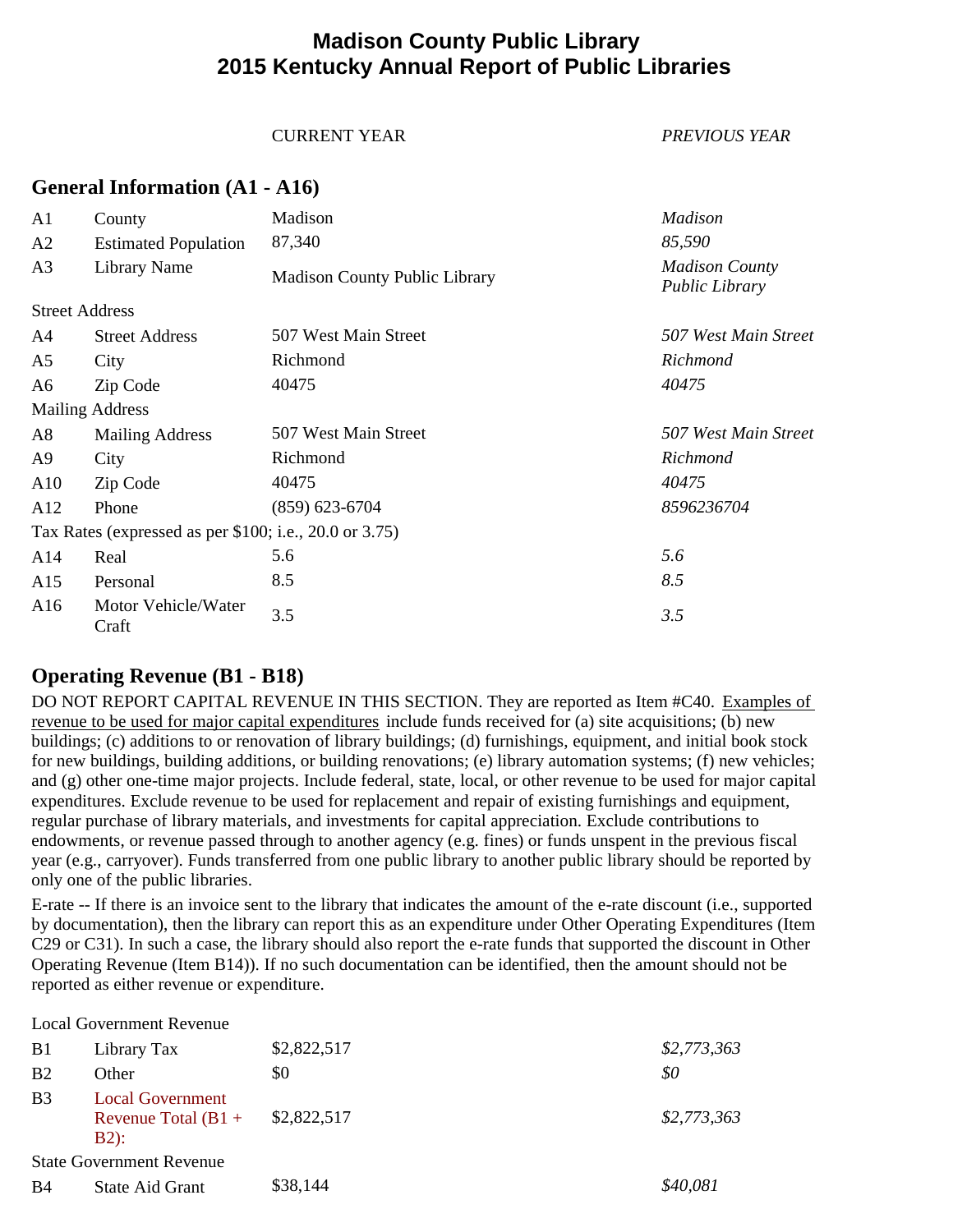| B <sub>5</sub> | Construction<br>Debt-Assistance Grant                                             | \$0         | \$0         |
|----------------|-----------------------------------------------------------------------------------|-------------|-------------|
| B <sub>6</sub> | Other State Government $\frac{1}{90}$<br>Revenue                                  |             | \$0         |
| B7             | <b>State Government</b><br>Revenue Total (sum B4 \$38,144)<br>through B6)         |             | \$40,081    |
|                | <b>Federal Government Revenue</b>                                                 |             |             |
| <b>B</b> 9     | Prime Time Family<br><b>Reading Time</b>                                          | \$0         | \$0         |
| <b>B10</b>     | Library<br>Outreach/Bookmobile<br>Grant                                           | \$0         | \$0         |
| <b>B11</b>     | <b>Preventing Summer</b><br>Reading Loss - Fueling<br>the Mind (Read and<br>Feed) | \$0         | \$9,025     |
| <b>B12</b>     | Other Federal<br><b>Government Revenue</b>                                        | \$0         | \$0         |
| <b>B13</b>     | <b>Federal Government</b><br>Revenue Total (sum B8 \$0)<br>through B12)           |             | \$9,025     |
| <b>B14</b>     | <b>Other Operating</b><br>Revenue                                                 | \$190,462   | \$149,274   |
| <b>B15</b>     | <b>Total Operating</b><br>Revenue $(B3 + B7 +$<br>$B13 + B14$ :                   | \$3,051,123 | \$2,971,743 |
|                |                                                                                   |             |             |

# **Operating Expenditures (C1 - C40)**

# **DO NOT REPORT CAPITAL EXPENDITURES IN THIS SECTION. They are reported as Item #C36.**

|                        | <b>Collection Expenditures</b>                          |             |             |
|------------------------|---------------------------------------------------------|-------------|-------------|
| C <sub>1</sub>         | <b>Print Materials</b>                                  | \$220,456   | \$231,094   |
| C <sub>2</sub>         | <b>Electronic Materials</b><br>Expenditures             | \$18,528    | \$15,006    |
| C <sub>3</sub>         | <b>Audiovisual Materials</b>                            | \$95,733    | \$88,232    |
| C <sub>4</sub>         | <b>Electronic Collections</b>                           | \$52,249    | \$36,374    |
| C <sub>5</sub>         | <b>Other Library Materials</b>                          | \$1,860     | \$1,587     |
| C6                     | <b>Collection Expenditures</b><br>Total (C1 through C5) | \$388,826   | \$372,293   |
|                        | <b>Salary Expenditures</b>                              |             |             |
| C7                     | <b>Library Director</b>                                 | \$72,092    | \$69,992    |
| C8                     | Other Library Personnel \$987,194                       |             | \$964,254   |
| C10                    | <b>Salary Expenditures</b><br>Total $(C7 + C8)$         | \$1,059,286 | \$1,034,246 |
| <b>Fringe Benefits</b> |                                                         |             |             |
| C11                    | <b>Required Fringe</b><br><b>Benefits</b>               | \$119,029   | \$104,064   |
| C12                    | Retirement (Employer's<br>Share)                        | \$190,713   | \$163,494   |
| C13                    | <b>Medical Insurance</b><br>(Employer's Share)          | \$205,586   | \$138,715   |
|                        |                                                         | \$0         | N/A         |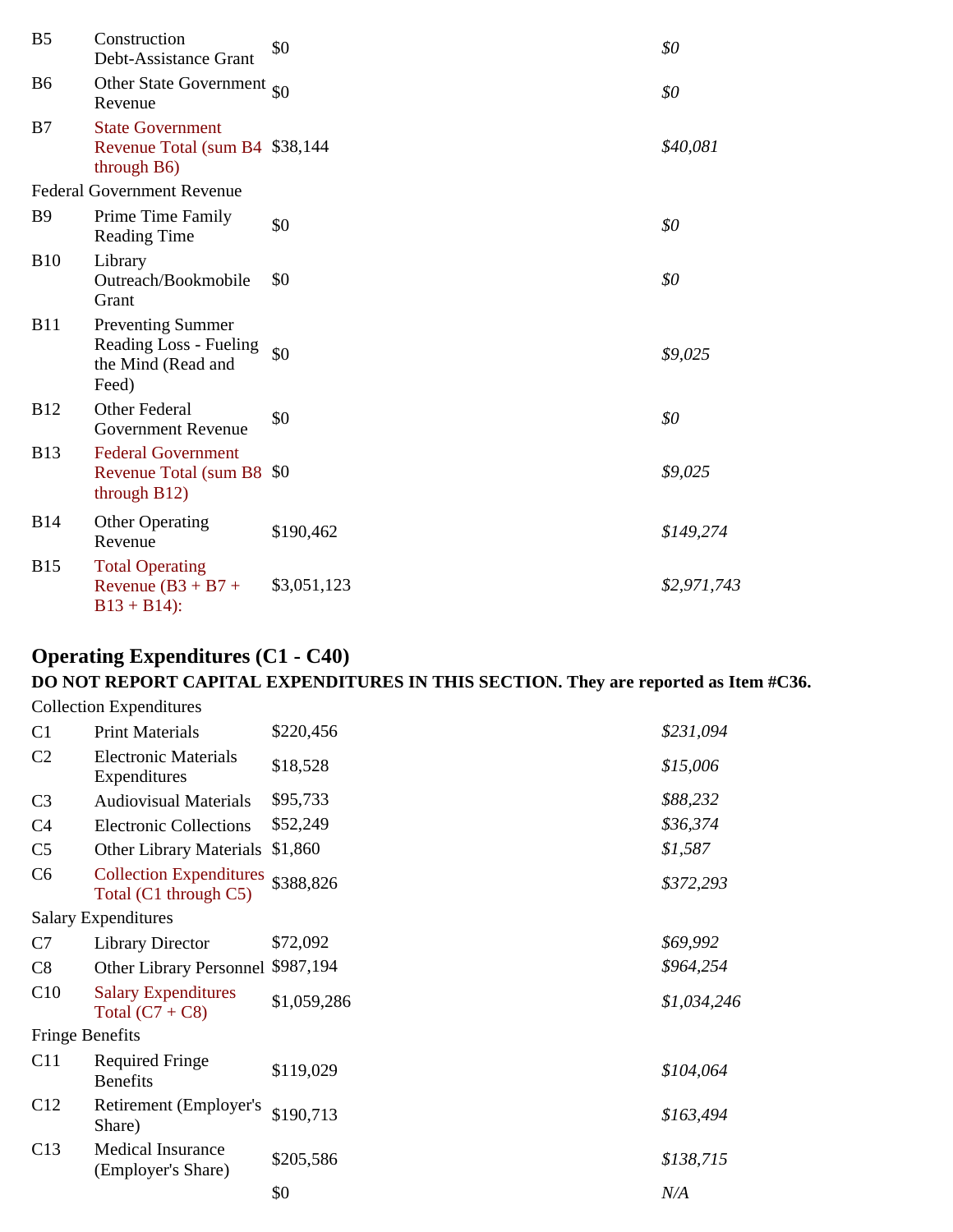| C14             | Other                                                                                                                                    |                              |                                 |
|-----------------|------------------------------------------------------------------------------------------------------------------------------------------|------------------------------|---------------------------------|
| C15             | <b>Fringe Benefits Total</b><br>$(C11 + C12 + C13 +$<br>$C14$ :                                                                          | \$515,328                    | \$406,273                       |
| C16             | Total Staff Expenditures \$1,574,614<br>$(C10 + C15)$                                                                                    |                              | \$1,440,519                     |
|                 | <b>Other Operations</b>                                                                                                                  |                              |                                 |
| C17             | <b>Building Repair</b>                                                                                                                   | \$170,889                    | \$0                             |
| C18             | <b>Building Maintenance</b>                                                                                                              | \$86,344                     | \$80,408                        |
| C20             | Office Supplies,<br>Program Supplies,<br>Postage                                                                                         | \$97,492                     | \$80,573                        |
| C21             | Insurance                                                                                                                                | \$39,386                     | \$30,823                        |
| C22             | <b>Public Relations</b>                                                                                                                  | \$33,248                     | \$33,196                        |
| C <sub>23</sub> | <b>Utilities</b>                                                                                                                         | \$48,892                     | \$47,703                        |
| C <sub>24</sub> | <b>Professional Fees</b>                                                                                                                 | \$33,541                     | \$23,480                        |
| C <sub>25</sub> | <b>Audit Fee</b>                                                                                                                         | \$5,250                      | \$5,125                         |
| C <sub>26</sub> | Fiscal Year that Audit<br>Covers                                                                                                         | FY 2013-2014                 | FY 2012-2013                    |
| C27             | What year was the<br>library's last long range<br>plan adopted?                                                                          | 2010                         | 2010                            |
| C28             | Repair and<br>Replacement of<br>Furnishings                                                                                              | \$6,765                      | \$30,818                        |
| C29             | Other                                                                                                                                    | \$48,448                     | \$45,356                        |
| C30             | Specify                                                                                                                                  | rental, repair, phone, other | rental, repair, phone,<br>other |
| C31             | Other                                                                                                                                    | \$72,495                     | \$65,039                        |
| C32             | Specify                                                                                                                                  | circulation & processing     | circulation &<br>processing     |
| C <sub>33</sub> | <b>Total Other Operating</b><br>Expenditures $(C17 +$<br>$C18 + C20 + C21 + C22$ \$642,750<br>$+ C23 + C24 + C25 +$<br>$C28 + C29 + C31$ |                              | \$442,521                       |
| C <sub>34</sub> | Bookmobile/Extended<br>Services                                                                                                          | \$18,793                     | \$17,338                        |
| C <sub>35</sub> | <b>Continuing Education</b>                                                                                                              | \$17,017                     | \$16,536                        |
| C <sub>36</sub> | <b>Operating Expenditures</b><br>for Electronic Access                                                                                   | \$25,113                     | \$69,459                        |
| C37             | <b>Total Operating</b><br>Expenditures $(C6 + C16 \frac{1}{2}, 667, 113)$<br>$+ C33 + C34 + C35 +$<br>$C36$ :                            |                              | \$2,358,666                     |

Report major capital expenditures (the acquisition of or additions to fixed assets). Examples include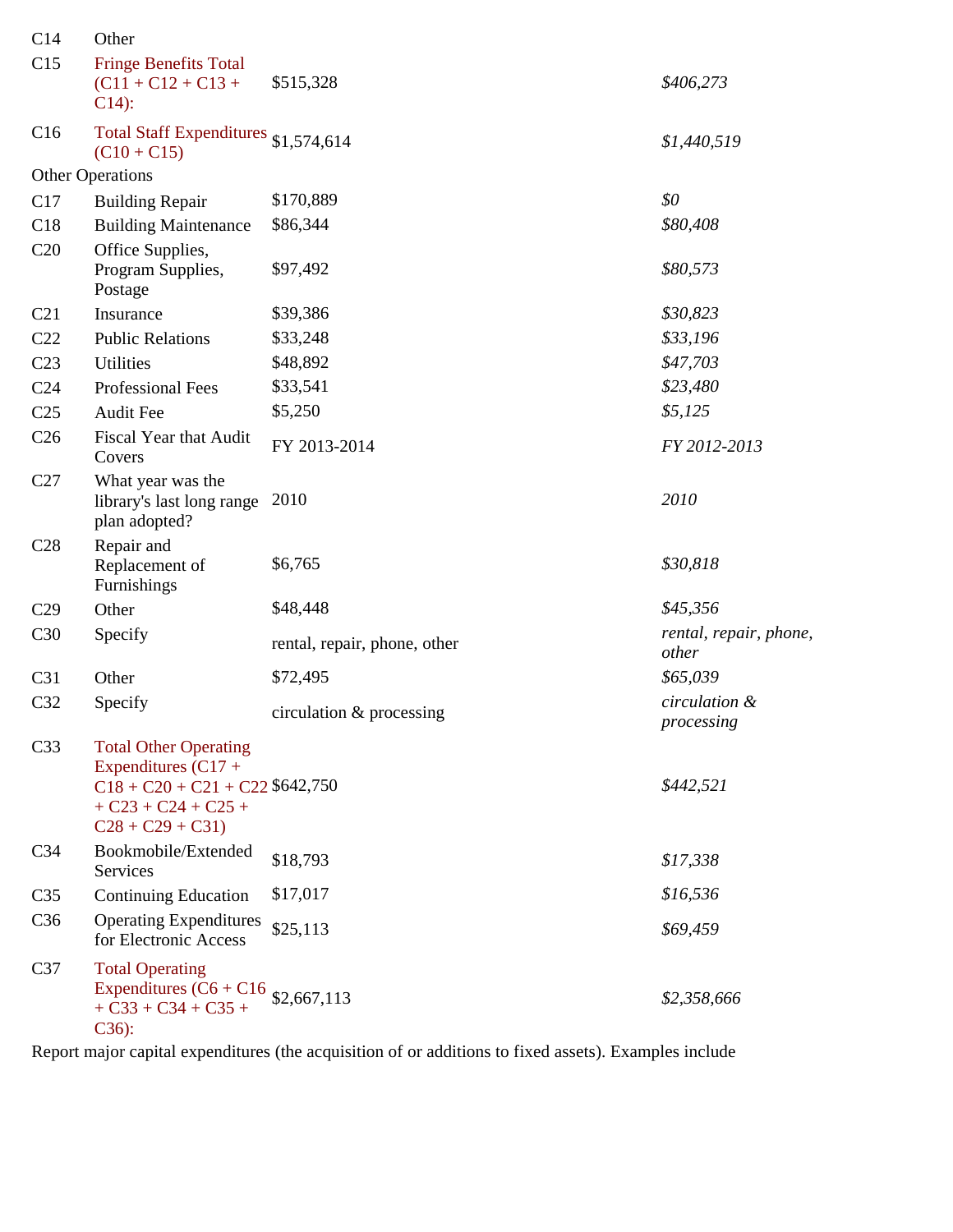expenditures for (a) site acquisitions; (b) new buildings; (c) additions to or renovation of library buildings; (d) furnishings, equipment, and initial book stock for new buildings, building additions, or building renovations; (e) library automation systems; (f) new vehicles; and (g) other one-time major projects. Include federal, state, local, or other revenue used for major capital expenditures. Only funds that are supported by expenditure documents (e.g., invoices, contracts, payroll records, etc.) at the point of disbursement should be included. Estimated costs are not included. Exclude expenditures for replacement and repair of existing furnishings and equipment, regular purchase of library materials, and investments for capital appreciation. Exclude contributions to endowments, or revenue passed through to another agency (e.g., fines). Funds transferred from one public library to another public library

| C38             | Capital Outlay<br>Expenditures | \$23,485  | \$63,636  |
|-----------------|--------------------------------|-----------|-----------|
| C <sub>39</sub> | Debt Service                   | \$429,539 | \$410,582 |

Report all revenue to be used for major capital expenditures, by source of revenue. Include funds received for (a) site acquisition; (b) new buildings; (c) additions to or renovation of library buildings; (d) furnishings, equipment, and initial collections (print, non-print, and electronic) for new buildings, building additions, or building renovations; (e) computer hardware and software used to support library operations, to link to networks, or to run information products; (f) new vehicles; and (g) other one-time major projects. Exclude revenue to be used for replacement and repair of existing furnishings and equipment, regular purchase of library materials, and investments for capital appreciation. Exclude income passed through to another agency (e.g., fines), or funds unspent in the previous fiscal year (e.g., carryover). Funds transferred from one public library to another public library should be reported by only one of the public libraries. Report federal, state, local, and other revenue to be used for

| C40a             | Local - Capital Revenue \$0                                                     |     | \$0 |
|------------------|---------------------------------------------------------------------------------|-----|-----|
| C40 <sub>b</sub> | State - Capital Revenue \$0                                                     |     | \$0 |
| C40c             | Federal - Capital<br>Revenue                                                    | \$0 | \$0 |
| C40d             | Other - Capital Revenue \$0                                                     |     | \$0 |
| C40              | <b>Total Capital Revenue</b><br>(C40a through C40d)                             | \$0 | \$0 |
| C41              | Income from loans,<br>bond issues, or other<br>income not reported<br>elsewhere | \$0 | \$0 |

## **Branch Libraries (E1- E18)**

A branch library is an auxiliary unit of an administrative entity which has at least all of the following:

- 1. separate quarters;
- 2. an organized collection of library materials;
- 3. paid staff; and
- 4. regularly scheduled hours for being open to the public.

### **INFORMATION FOR EACH BRANCH:**

Add a new group for each branch in the county.

| E1             | <b>Branch Library Name</b>                    | Madison County Public Library, Berea | <b>Madison County</b><br>Public Library, Berea |
|----------------|-----------------------------------------------|--------------------------------------|------------------------------------------------|
| E2             | <b>Street Address</b>                         | 319 Chestnut Street                  | 319 Chestnut Street                            |
| E <sub>3</sub> | City                                          | Berea                                | <b>Berea</b>                                   |
| E <sub>4</sub> | Zip Code                                      | 40403                                | 40403                                          |
| E <sub>6</sub> | Phone                                         | $(859)$ 986-7112                     | $(859)$ 986-7112                               |
| E <sub>8</sub> | <b>Square Footage</b>                         | 11,254                               | 11,254                                         |
| E10            | Number of Groups<br><b>Using Meeting Room</b> | 187                                  | 168                                            |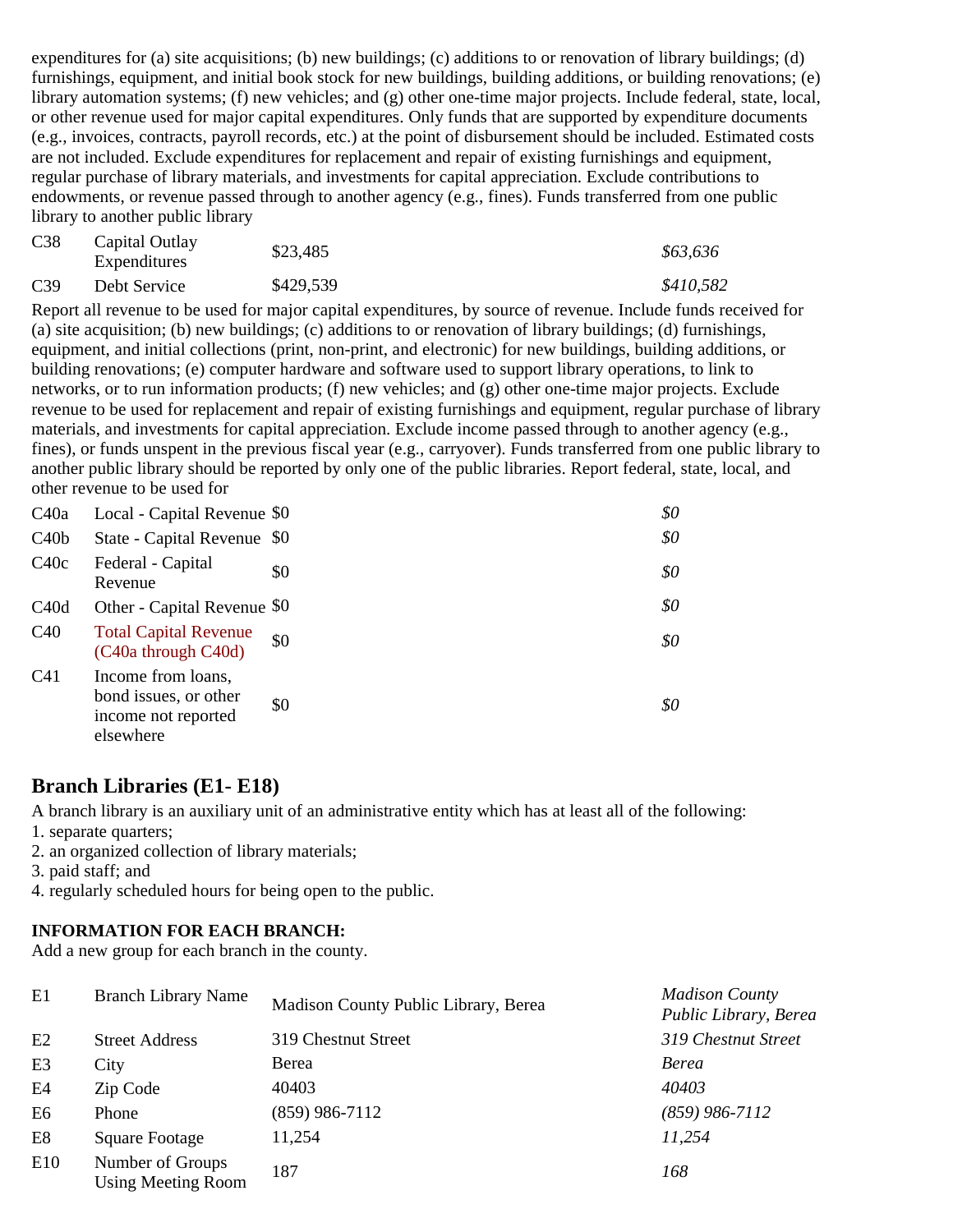| E11               | Number of Meetings<br>Held                                                                                            | 241             | 230      |
|-------------------|-----------------------------------------------------------------------------------------------------------------------|-----------------|----------|
| E12               | <b>Library Visits</b>                                                                                                 | 123,067         | 130,248  |
| E13               | Number of Registered<br>Users                                                                                         | 17,335          | 16,174   |
| E14               | Number of Uses<br>[Sessions] of Public<br><b>Internet Computers Per</b><br>Year                                       | 35,608          | 33,835   |
| E15               | <b>Reference Transactions</b>                                                                                         | 23,848          | 10,723   |
| E <sub>16a</sub>  | <b>Sunday Opening Time</b>                                                                                            | 1 <sub>pm</sub> | closed   |
| E16b              | <b>Sunday Closing Time</b>                                                                                            | 5pm             | closed   |
| E <sub>16c</sub>  | Hours                                                                                                                 | 4.00            | $\theta$ |
| E <sub>16d</sub>  | Monday Opening Time                                                                                                   | 9am             | 9:00 AM  |
| E <sub>16e</sub>  | Monday Closing Time                                                                                                   | 8pm             | 8:00 PM  |
| E16f              | Hours                                                                                                                 | 11.00           | 11       |
| E16g              | <b>Tuesday Opening Time</b>                                                                                           | 9am             | 9:00 AM  |
| E <sub>16</sub> h | <b>Tuesday Closing Time</b>                                                                                           | 8pm             | 8:00 PM  |
| E <sub>16i</sub>  | Hours                                                                                                                 | 11.00           | 11       |
| E16j              | <b>Wednesday Opening</b><br>Time                                                                                      | 9am             | 9:00 AM  |
| E16k              | <b>Wednesday Closing</b><br>Time                                                                                      | 8pm             | 8:00 PM  |
| E161              | Hours                                                                                                                 | 11.00           | 11       |
| E16m              | Thursday Opening<br>Time                                                                                              | 9am             | 9:00 AM  |
| E <sub>16n</sub>  | Thursday Closing Time                                                                                                 | 8pm             | 8:00 PM  |
| E160              | Hours                                                                                                                 | 11.00           | 11       |
| E16p              | Friday Opening Time                                                                                                   | 9am             | 9:00 AM  |
| E16q              | Friday Closing Time                                                                                                   | 6pm             | 6:00 PM  |
| E <sub>16r</sub>  | Hours                                                                                                                 | 9.00            | 9        |
| E <sub>16s</sub>  | Saturday Opening Time 9am                                                                                             |                 | 9:00 AM  |
| E <sub>16t</sub>  | <b>Saturday Closing Time</b>                                                                                          | 6pm             | 6:00 PM  |
| E16u              | Hours                                                                                                                 | 9.00            | 9        |
| E17.3             | Number of Weeks<br>Branch Library is Open                                                                             | 52              | 52       |
| E17               | <b>All Branches' Total</b><br>Hours Open to the<br>Public $(E16c + E16f +$<br>$E16i + E16l + E16o +$<br>$E16r + E16u$ | 66.00           | 62       |
| E17.3a            | <b>Total Number of Weeks</b><br><b>Branch Libraries are</b><br>Open (Sum of all<br>E17.3)                             | 52.00           | 52       |
| E18               | Number of Branches                                                                                                    | 1               | 1        |
| E19               | <b>Total Annual Hours</b><br>Open                                                                                     | 3,432.00        | 3,224.00 |

# **Outreach Vehicles (F1 - F5)**

An outreach vehicle is a vehicle used principally to provide personalized library services to individuals and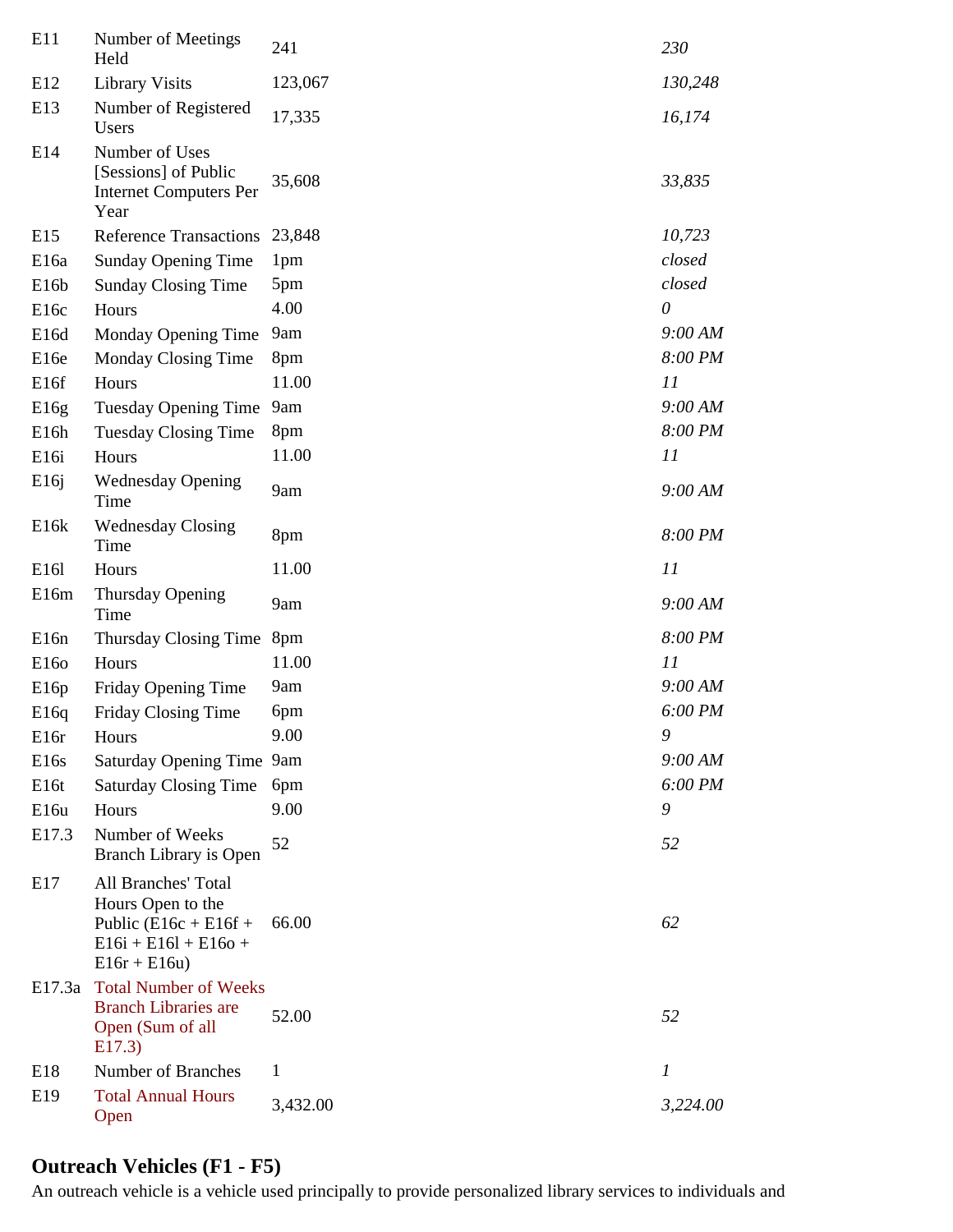groups at remote locations. The vehicle does not have an organized collection separate as in the case of a bookmobile. Staff will deliver and pick-up library materials specifically for patrons who are for any reason unable to visit the library in person. An outreach vehicle may also be used for programming at daycare centers, schools, senior centers, etc.

- F1 License Number 0
- F2 Vehicle Year, Make, 0<br>and Model
- F3 Mileage on Odometer 0
- F4 Owner of Vehicle
- F5 Number of Stops in an 0<br>Average Week

## **Bookmobiles (G1 - G11)**

A bookmobile is a traveling branch library. It consists of at least all of the following:

1. a truck or van that carries an organized collection of library materials;

- 2. paid staff; and
- 3. regularly scheduled hours (bookmobile stops) for being open to the public.

### **INFORMATION FOR EACH BOOKMOBILE:**

Add a new group for each bookmobile in the county.

Bookmobile Hours (G9a-G9g) - Count only the daily hours during which the bookmobile is open to the public. Do not count travel time. Hours on the road per week is reported in item number G9

| G1              | License Number                                                                  | KY W6647            | ky W6647            |
|-----------------|---------------------------------------------------------------------------------|---------------------|---------------------|
| G2              | Serial Number                                                                   | WDOPF145785246414   | WDOPF145785246414   |
| G <sub>3</sub>  | Vehicle Year, Make,<br>and Model                                                | 2008 Dodge Sprinter | 2008 Dodge Sprinter |
| G <sub>4</sub>  | Owner of Vehicle                                                                | state               | state               |
| G <sub>5</sub>  | <b>Bookmobile Visits</b><br>(number of persons<br>entering the<br>bookmobile)   | 9,186               | 8,909               |
| G <sub>6</sub>  | Number of Registered<br>Users                                                   | 3,250               | 2,832               |
| G7              | Number of Uses<br>[Sessions] of Public<br><b>Internet Computers Per</b><br>Year | 31                  | 21                  |
| G8              | Reference Transactions 2,478                                                    |                     | 2,107               |
| G <sub>9</sub>  | Hours on the Road Per<br>Week (but not serving<br>patrons)                      | 12                  | 12                  |
| G <sub>9a</sub> | Sunday - Daily Hours<br>Open to the Public                                      | $\boldsymbol{0}$    | $\theta$            |
| G9b             | Monday - Daily Hours<br>Open to the Public                                      | 6                   | 6                   |
| G <sub>9c</sub> | <b>Tuesday - Daily Hours</b><br>Open to the Public                              | 6                   | 6                   |
| G9d             | Wednesday - Daily<br>Hours Open to the<br>Public                                | 6                   | 6                   |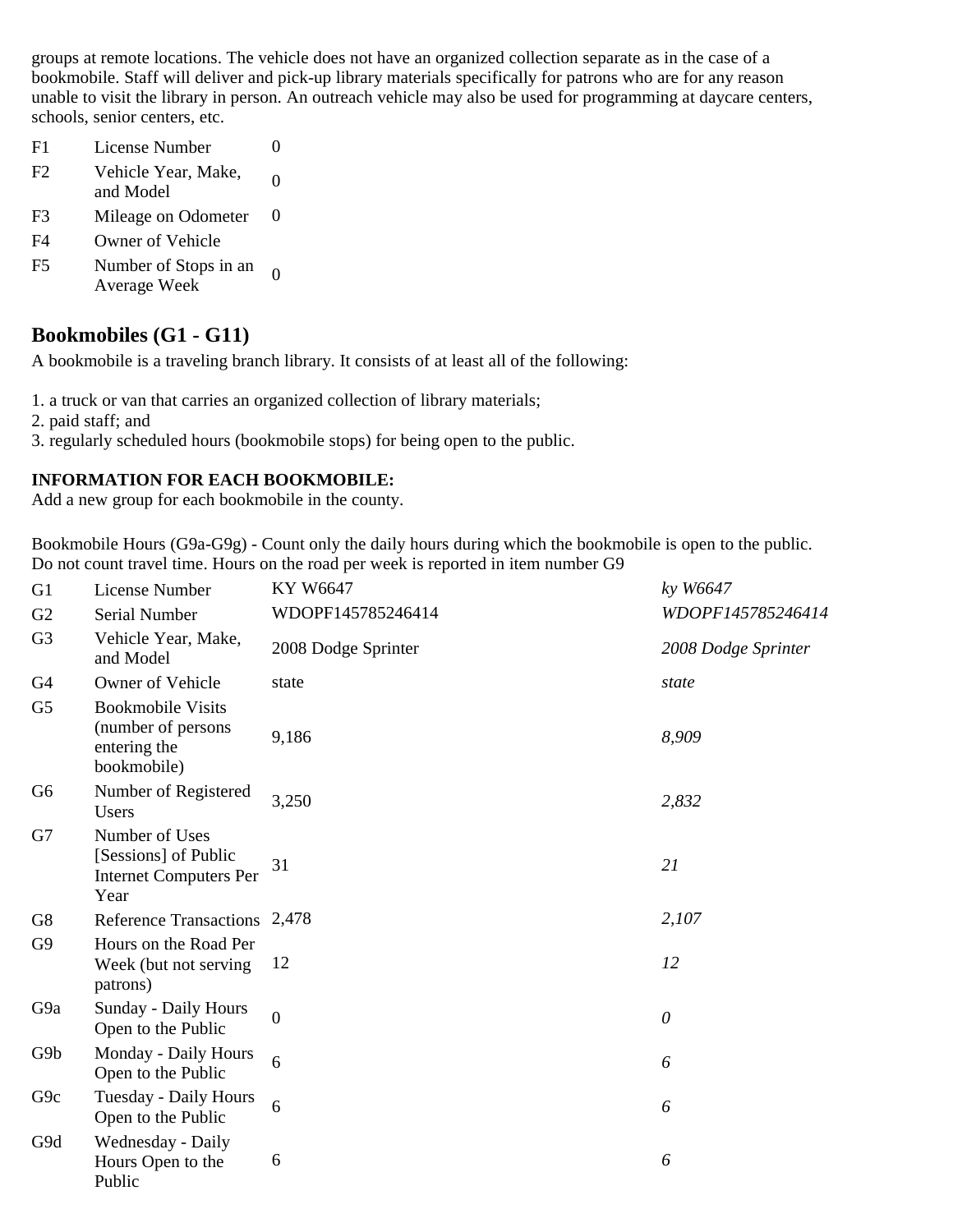| G9e   | Thursday - Daily Hours<br>Open to the Public                                                                     |                | 6        |
|-------|------------------------------------------------------------------------------------------------------------------|----------------|----------|
| G9f   | Friday - Daily Hours<br>Open to the Public                                                                       | $\overline{0}$ | $\theta$ |
| G9g   | Saturday - Daily Hours<br>Open to the Public                                                                     | $\theta$       | 0        |
| G9.3  | Number of Weeks<br>Bookmobile is Open                                                                            | 50             | 50       |
| G9.3a | <b>Total Number of Weeks</b><br><b>Bookmobiles are Open</b><br>(Sum of all G9.3)                                 | 50.00          | 50       |
| G10   | <b>Total Hours for</b><br>Bookmobiles in an<br>Average Week $(G9a +$<br>$G9b + G9c + G9d +$<br>$G9e + G9f + G9g$ | 24.00          | 23       |
| G11   | Number of<br><b>Bookmobiles</b>                                                                                  | 1              | 1        |

# **Main Library (H1 - H18)**

This is one type of single outlet library or the library which is the operational center of a multiple outlet library. Usually all processing is centralized here and the principal collections are housed here.

| H1                | <b>Library Name</b>                                                             | <b>Madison County Public Library</b> | <b>Madison County</b><br>Public Library |
|-------------------|---------------------------------------------------------------------------------|--------------------------------------|-----------------------------------------|
| H2                | <b>Street Address</b>                                                           | 507 West Main Street                 | 507 West Main Street                    |
| H <sub>3</sub>    | City                                                                            | Richmond                             | Richmond                                |
| H <sub>4</sub>    | Zip Code                                                                        | 40475                                | 40475                                   |
| H <sub>6</sub>    | Phone                                                                           | $(859)$ 623-6704                     | 8596236704                              |
| H8                | <b>Square Footage</b>                                                           | 18,236                               | 18,236                                  |
| H10               | Number of Groups<br><b>Using Meeting Room</b>                                   | 456                                  | 353                                     |
| H11               | Number of Meetings<br>Held                                                      | 667                                  | 523                                     |
| H12               | <b>Library Visits</b>                                                           | 221,528                              | 219,281                                 |
| H13               | Number of Registered<br>Users                                                   | 33,587                               | 31,238                                  |
| H14               | Number of Uses<br>[Sessions] of Public<br><b>Internet Computers Per</b><br>Year | 53,606                               | 50,556                                  |
| H15               | Reference Transactions 21,647                                                   |                                      | 20,703                                  |
|                   | Hours Open to the Public                                                        |                                      |                                         |
| H <sub>16a</sub>  | Sunday Opening Time                                                             | 1 <sub>pm</sub>                      | closed                                  |
| H <sub>16</sub> b | <b>Sunday Closing Time</b>                                                      | 5pm                                  | closed                                  |
| H <sub>16c</sub>  | Hours                                                                           | 4.00                                 | $\theta$                                |
| H16d              | Monday Opening Time                                                             | 9am                                  | 9:00 AM                                 |
| H <sub>16e</sub>  | Monday Closing Time                                                             | 8pm                                  | 8:00 PM                                 |
| H <sub>16f</sub>  | Hours                                                                           | 11.00                                | 11                                      |
| H16g              | Tuesday Opening Time                                                            | 9am                                  | 9:00 AM                                 |
| H <sub>16h</sub>  | <b>Tuesday Closing Time</b>                                                     | 8pm                                  | 8:00 PM                                 |
| H <sub>16i</sub>  | Hours                                                                           | 11.00                                | 11                                      |
|                   |                                                                                 |                                      |                                         |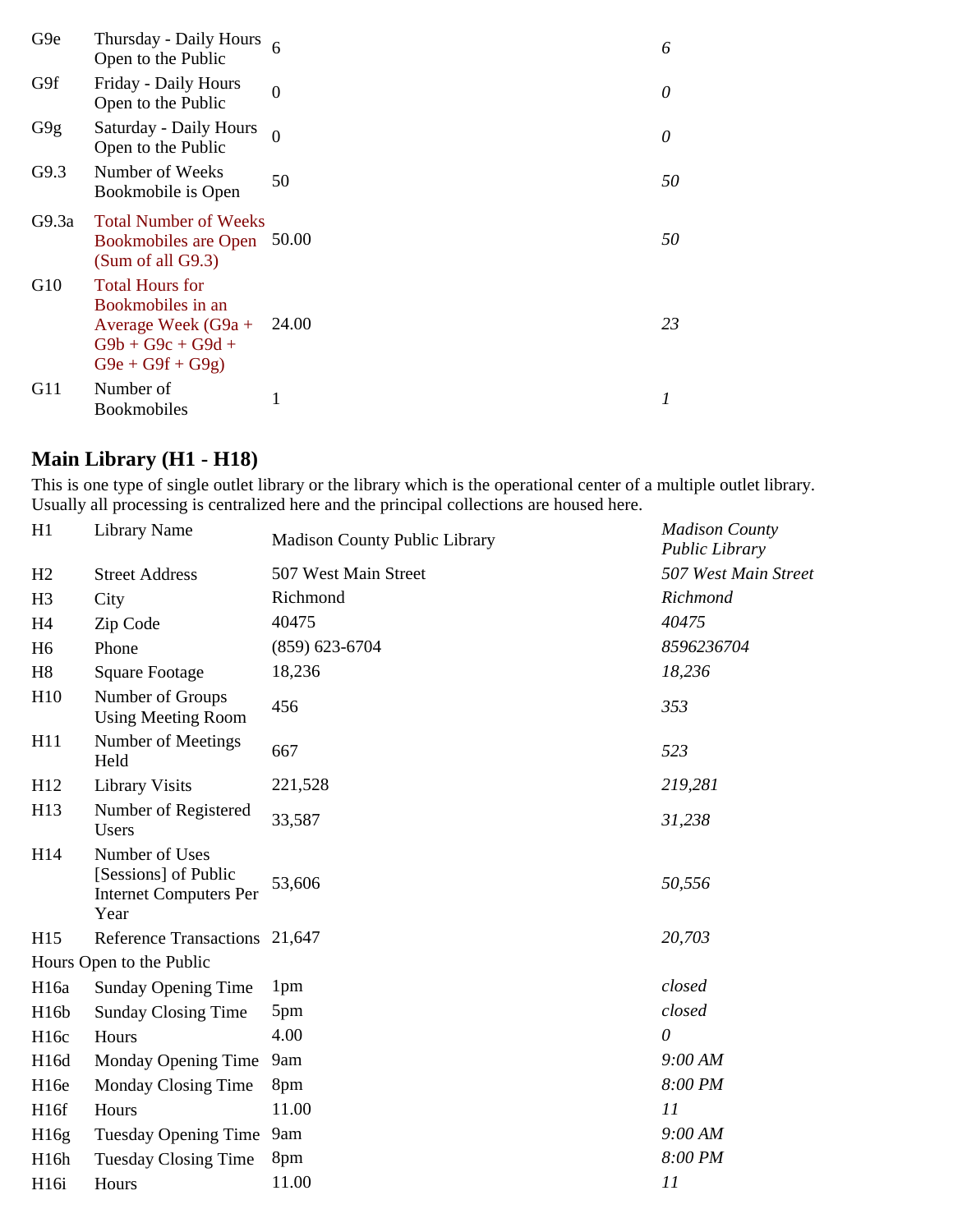| H16j                  | <b>Wednesday Opening</b><br>Time                                                           | 9am     | 9:00 AM |
|-----------------------|--------------------------------------------------------------------------------------------|---------|---------|
| H <sub>16</sub> k     | <b>Wednesday Closing</b><br>Time                                                           | 8pm     | 8:00 PM |
| H <sub>16</sub> 1     | Hours                                                                                      | 11.00   | 11      |
| H <sub>16m</sub>      | Thursday Opening<br>Time                                                                   | 9am     | 9:00 AM |
| H16n                  | Thursday Closing Time                                                                      | 8pm     | 8:00 PM |
| H <sub>160</sub>      | Hours                                                                                      | 11.00   | 11      |
| H16p                  | Friday Opening Time                                                                        | 9am     | 9:00 AM |
| H16q                  | Friday Closing Time                                                                        | 6pm     | 6:00 PM |
| H <sub>16r</sub>      | Hours                                                                                      | 9.00    | 9       |
| H <sub>16s</sub>      | Saturday Opening Time 9am                                                                  |         | 9:00 AM |
| H <sub>16t</sub>      | <b>Saturday Closing Time</b>                                                               | 6pm     | 6:00 PM |
| H <sub>16u</sub>      | Hours                                                                                      | 9.00    | 9       |
| H17                   | Total Hours Open to the<br>Public (H16c + H16f +<br>$H1i + H16l + H16o +$<br>$H16r + H16u$ | 66.00   | 62      |
| H <sub>18</sub>       | Number of Weeks Main $\frac{52}{3}$<br>Library is Open                                     |         | 52      |
|                       | Facility Info (I1 - I32)                                                                   |         |         |
| <b>Square Footage</b> |                                                                                            |         |         |
| $_{\rm II}$           | Main Library (from H8) 18,236                                                              |         | 18,236  |
| I2                    | <b>Branch Libraries (sum</b><br>of E8 branch data)                                         | 11,254  | 11,254  |
| I <sub>3</sub>        | Total $(11 + 12)$                                                                          | 29,490  | 29,490  |
|                       | No. of Groups Using Meeting Room                                                           |         |         |
| I7                    | Main Library (from<br>H10                                                                  | 456     | 353     |
| I8                    | <b>Branch Libraries (sum</b><br>of E10 branch data)                                        | 187     | 168     |
| I <sub>9</sub>        | Total ( $I7 + I8$ )                                                                        | 643     | 521     |
|                       | Number of Meetings Held                                                                    |         |         |
| <b>I10</b>            | Main Library (from<br>H11)                                                                 | 667     | 523     |
| I11                   | <b>Branch Libraries (sum</b><br>of E11 branch data)                                        | 241     | 230     |
| I12                   | Total $(110 + 111)$                                                                        | 908     | 753     |
| <b>Library Visits</b> |                                                                                            |         |         |
| <b>I13</b>            | Main Library (from<br>H12)                                                                 | 221,528 | 219,281 |
| I14                   | <b>Branch Libraries (sum</b><br>of E12 branch data)                                        | 123,067 | 130,248 |
| I15                   | Bookmobiles (sum of<br>G5 branch data)                                                     | 9,186   | 8,909   |
| I16                   | Total $(113 + 114 + 115)$                                                                  | 353,781 | 358,438 |
|                       | Number of Registered Users                                                                 |         |         |
| 117                   | Main Library (from<br>H13)                                                                 | 33,587  | 31,238  |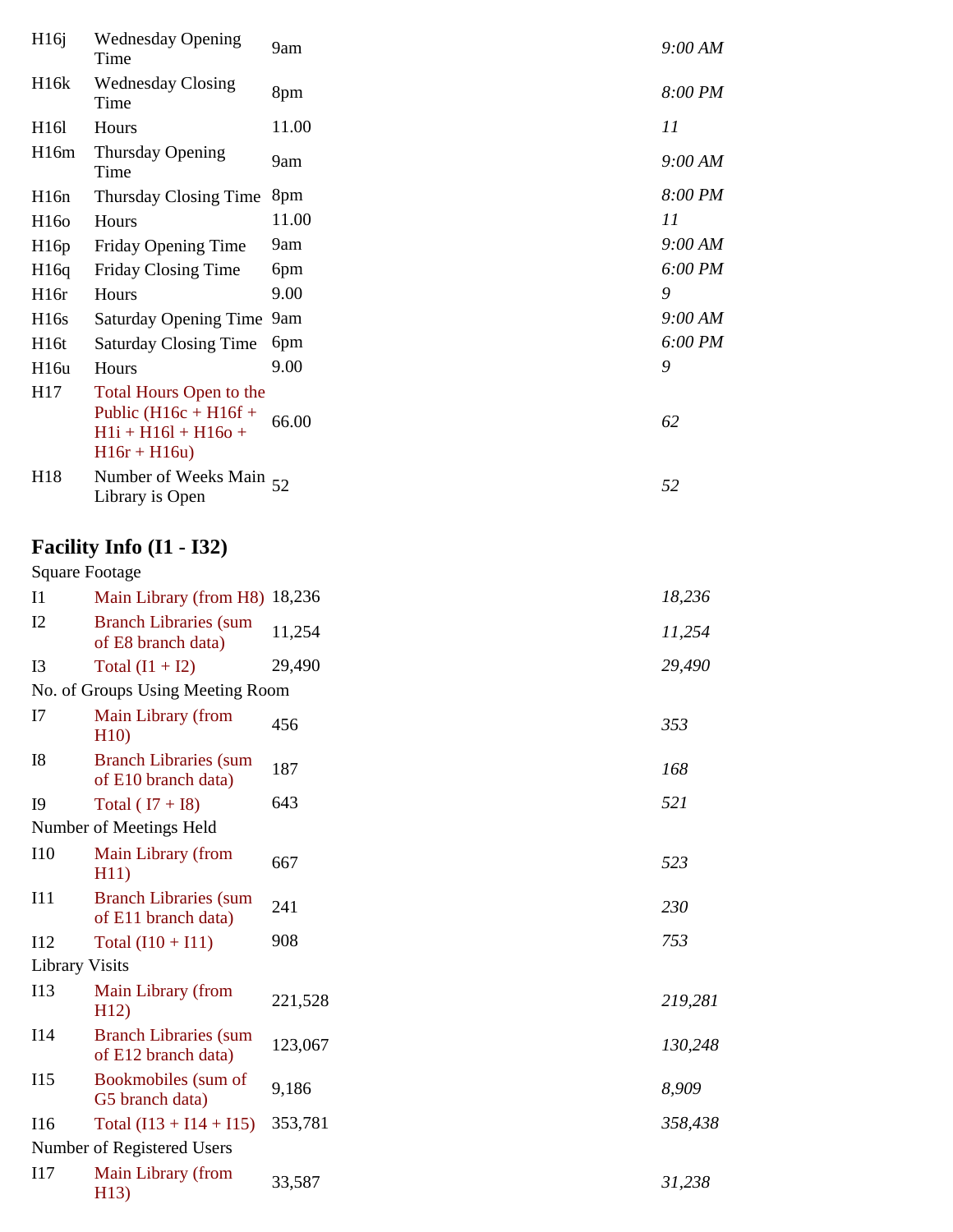| <b>I18</b> | <b>Branch Libraries (sum</b><br>of E13 branch data)             | 17,335                                                          | 16,174   |
|------------|-----------------------------------------------------------------|-----------------------------------------------------------------|----------|
| I19        | Bookmobiles (sum of<br>G6 branch data)                          | 3,250                                                           | 2,832    |
| <b>I20</b> | Total $(117 + 118 + 119)$                                       | 54,172                                                          | 50,244   |
|            |                                                                 | Number of Uses [Sessions] of Public Internet Computers Per Year |          |
| I21        | Main Library (from<br>H14)                                      | 53,606                                                          | 50,556   |
| I22        | <b>Branch Libraries (sum</b><br>of E14 branch data)             | 35,608                                                          | 33,835   |
| I23        | Bookmobiles (sum of<br>G7 branch data)                          | 31                                                              | 21       |
| I24        | Total $(121 + 122 + 123)$                                       | 89,245                                                          | 84,412   |
|            | <b>Reference Transactions</b>                                   |                                                                 |          |
| I25        | Main Library (from<br>H15                                       | 21,647                                                          | 20,703   |
| I26        | <b>Branch Libraries (sum</b><br>of E15 branch data)             | 23,848                                                          | 10,723   |
| I27        | Bookmobiles (sum of<br>G8 branch data)                          | 2,478                                                           | 2,107    |
| <b>I28</b> | Total $(125 + 126 + 127)$                                       | 47,973                                                          | 33,533   |
|            | Public Service Hours per Year                                   |                                                                 |          |
| I29        | Main Library (H17 *<br>H18)                                     | 3,432.00                                                        | 3,224.00 |
| <b>I30</b> | <b>Branch Libraries (sum</b><br>of E17 branch data *<br>E17.3a) | 3,432.00                                                        | 3,224.00 |
| <b>I31</b> | Bookmobiles (sum of<br>G10 bookmobile data *<br>G9.3a)          | 1,200.00                                                        | 1,125.00 |
| <b>I32</b> | Total ( $129 + 130 + 131$ )                                     | 8,064.00                                                        | 7,573.00 |

## **Library Staff (J1- J09)**

Report figures as of the last day of the fiscal year. Include all positions funded in the library's budget whether those positions are filled or not. To ensure comparable data, 40 hours per week has been set as the measure of full-time employment (FTE). For example, 60 hours per week of part-time work by employees in a staff category divided by the 40-hour measure equals 1.50 FTEs.

#### **To calculate FTEs for seasonal workers, I would use the following example:**

- Two three month workers (.25 of year) work 15 hours a week, so
- $15 + 15 = 30$  hrs/wk
- $30/40 = .75$  FTEs
- .75  $*$  .25 = .1875 FTE for entire year (based on working only three months)
- J1 Number of Librarians with an ALA Accredited Master's 4 2 Degree in Library Science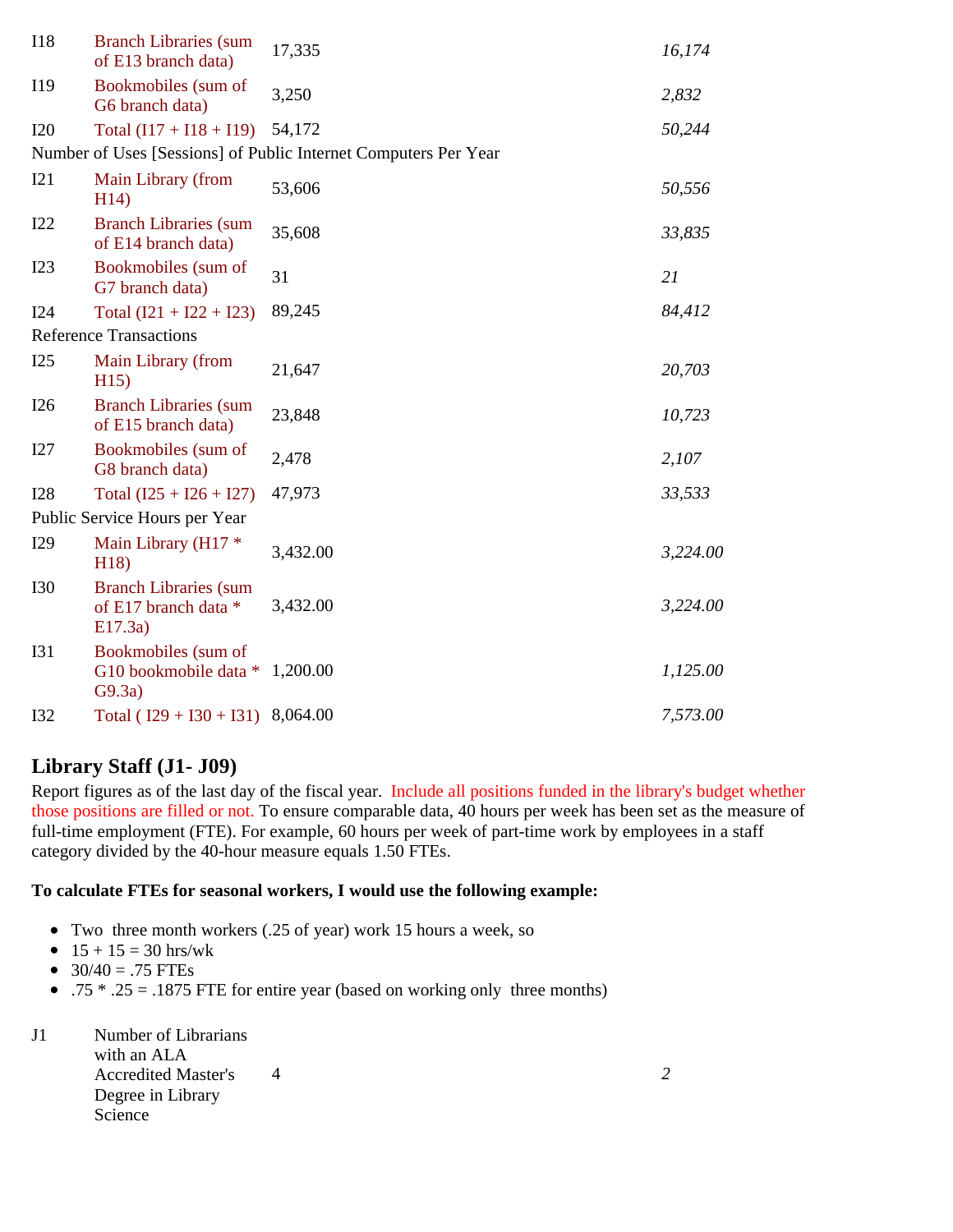| J2             | Number of Librarians<br>with Non ALA<br><b>Accredited Master's</b><br>Degree in Library<br>Science | 0                | 0                         |
|----------------|----------------------------------------------------------------------------------------------------|------------------|---------------------------|
| J3             | Number of Librarians<br>with a Master's Degree<br>NOT in Library Science                           | -3               | 1                         |
| J4             | Number of Librarians<br>with a Bachelor's<br>Degree in Library<br>Science                          | $\boldsymbol{0}$ | 0                         |
| J <sub>5</sub> | Number of Librarians<br>with a Bachelor's<br>Degree NOT in Library<br>Science                      |                  | $\boldsymbol{l}$          |
| J <sub>6</sub> | Number of Librarians<br>with Less Than a<br><b>Bachelor's Degree</b>                               | $\theta$         | 0                         |
| J7             | Total Librarians (J1 +<br>$J2 + J3 + J4 + J5 + J6$ :                                               | 8.00             | $\boldsymbol{\varLambda}$ |
| J8             | All Other Paid Staff                                                                               | 29               | 32                        |
| <b>J9</b>      | <b>Total Paid Employees</b><br>$(J7 + J8)$ :                                                       | 37.00            | 36                        |

## **Library Collection (K1 -K17)**

Book Collection

| K1             | <b>Adult Fiction</b>             | 51,131  | 44,529  |
|----------------|----------------------------------|---------|---------|
| K <sub>2</sub> | <b>Adult Nonfiction</b>          | 28,332  | 28,437  |
| K3             | Juvenile Fiction                 | 25,661  | 24,571  |
| K4             | Juvenile Nonfiction              | 11,784  | 11,492  |
| K5             | Total $(K1 + K2 + K3 +$<br>K4)   | 116.908 | 109,029 |
|                | Digital or Audiovisual Materials |         |         |
| K6             | <b>Electronic Books</b>          | 01175   | 72.72   |

| K6 | Electronic Books<br>(E-Books)       | 91,455 | 72,732 |
|----|-------------------------------------|--------|--------|
|    | Electronic Collections (K7a - K7b): |        |        |

Report the number of electronic collections.

An electronic collection is a collection of electronically stored data or unit records (facts, bibliographic data, abstracts, texts, photographs, music, video, etc.) with a common user interface and software for the retrieval and use of the data. An electronic collection may be organized, curated and electronically shared by the library, or rights may be provided by a third party vendor. An electronic collection may be funded by the library, or provided through cooperative agreement with other libraries, or through the State Library. Do not include electronic collections that are provided by third parties and freely linked to on the web.

Electronic Collections do not have a circulation period, and may be retained by the patron. Remote access to the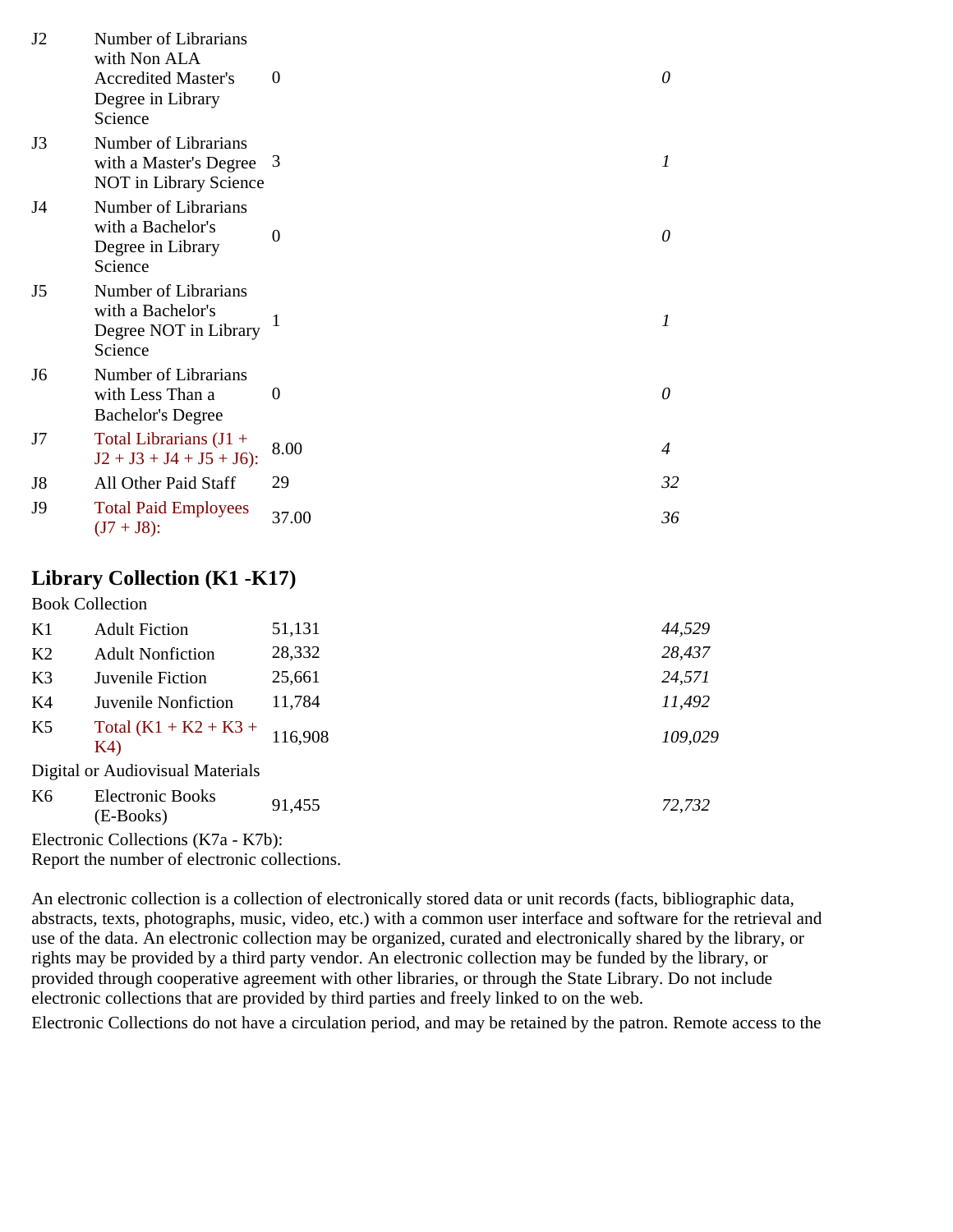collection may or may not require authentication. Unit records may or may not be included in the library's catalog; the library may or may not select individual titles.

Include electronic collections that are available online or are locally hosted in the library.

Note: The data or records are usually collected with a particular intent and relate to a defined topic.

Report the number of electronic collections acquired through curation, payment or formal agreement, by source of access:

Item #K7a Local/Other cooperative agreements Item #K7c (state government or state library) Item #K7 Total Electronic Collections.

This is the sum of Local/Other cooperative agreements, and State electronic collections(Item #K7a and #K7b).

| K7a             | Local/Other<br>Cooperative<br>Agreements                                                   | 10      | 10      |
|-----------------|--------------------------------------------------------------------------------------------|---------|---------|
| K7b             | <b>State (State Government)</b><br>or State Library) **<br>Include 32 KYVL<br>databases ** | 32      | 30      |
| K7              | <b>Total Electronic</b><br>Collections $(K7a+K7b)$                                         | 42      | 40      |
| K9              | Audio - Physical Units                                                                     | 9,714   | 10,580  |
| K10             | Audio - Downloadable<br>Units                                                              | 19,282  | 22,749  |
| K <sub>13</sub> | Video - Physical Units                                                                     | 17,926  | 16,948  |
| K <sub>14</sub> | Video - Downloadable<br>Units                                                              | 1,318   | 10,161  |
| K15             | Other Material in<br>Collection                                                            | 425     | 1,733   |
| K <sub>16</sub> | <b>Current Print Serial</b><br>Subscriptions                                               | 247     | 269     |
| K17             | <b>Book/Serial Volumes</b> (<br>$K5 + K16$                                                 | 117,155 | 109,298 |

## **Circulation (L1 - L53)**

Count as circulation material that is charged out for use outside the library. Include renewals and interlibrary loan transactions that are borrowed for users.

Computer use is not circulation. Neither is in-house use or items checked out to another library. An item checked out counts as one item, no matter how many uses are subsequently made of that one item.

Book Circulation Adult Fiction

| L1             | Main Library                             | 85,348  | 84,984  |  |  |
|----------------|------------------------------------------|---------|---------|--|--|
| L2             | All Branches                             | 72,917  | 81,806  |  |  |
| L <sub>3</sub> | Bookmobile/Outreach                      | 9.565   | 7,520   |  |  |
| L4             | Total $(L1 + L2 + L3)$                   | 167,830 | 174,310 |  |  |
|                | <b>Book Circulation Adult Nonfiction</b> |         |         |  |  |
| L <sub>5</sub> | Main Library                             | 19,625  | 16,195  |  |  |
| L <sub>6</sub> | All Branches                             | 15,183  | 15,722  |  |  |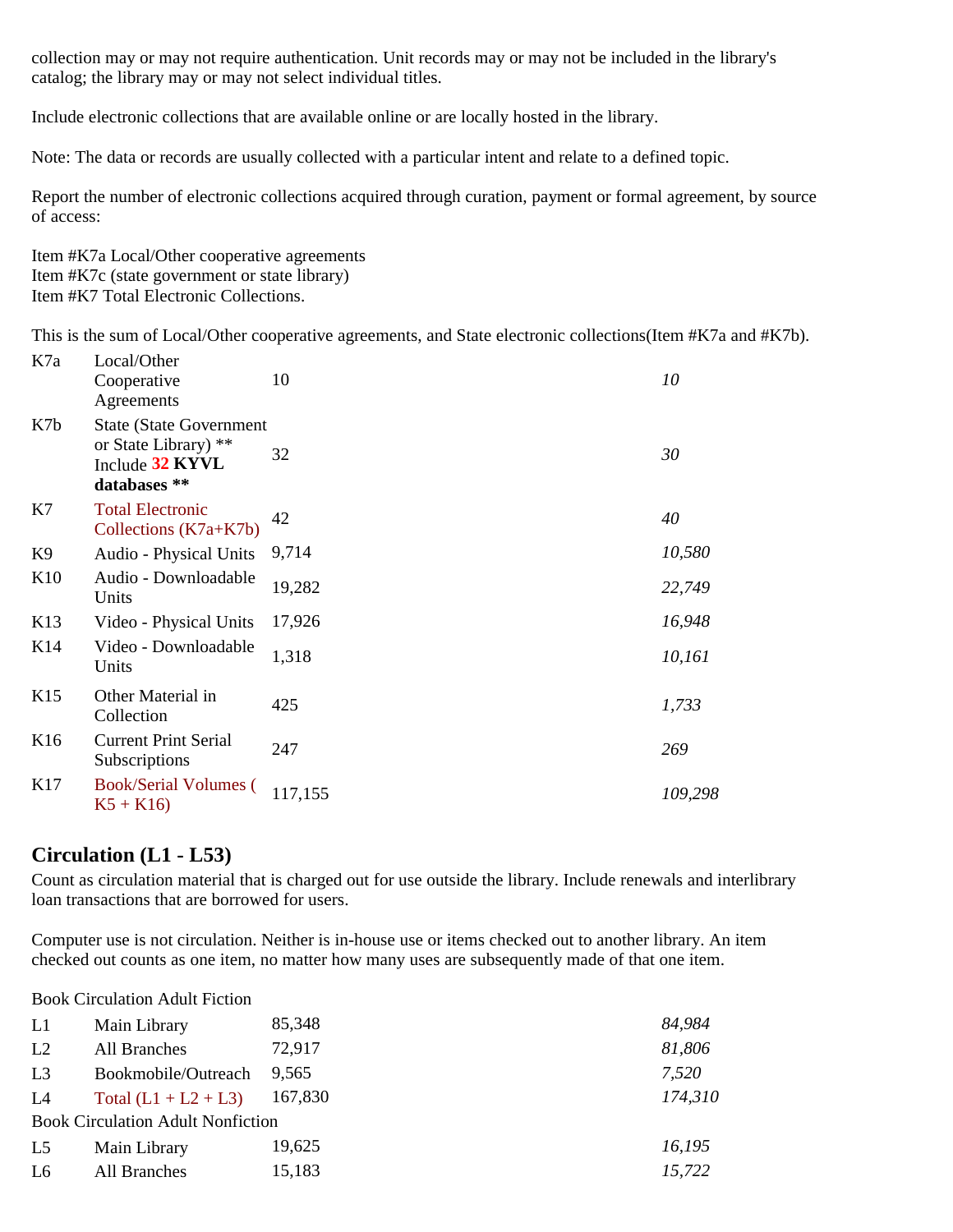| L7             | Bookmobile/Outreach                               | 2,338   | 1,996   |
|----------------|---------------------------------------------------|---------|---------|
| L <sub>8</sub> | Total $(L5 + L6 + L7)$                            | 37,146  | 33,913  |
|                | <b>Book Circulation Juvenile Fiction</b>          |         |         |
| L9             | Main Library                                      | 54,084  | 48,196  |
| L10            | All Branches                                      | 29,837  | 25,794  |
| L11            | Bookmobile/Outreach                               | 4,804   | 4,374   |
| L12            | Total $(L9 + L10+ L11)$                           | 88,725  | 78,364  |
|                | <b>Book Circulation Juvenile Nonfiction</b>       |         |         |
| L13            | Main Library                                      | 11,710  | 11,931  |
| L14            | All Branches                                      | 8,312   | 6,912   |
| L15            | Bookmobile/Outreach                               | 1,247   | 1,347   |
| L16            | Total $(L13 + L14 +$<br>L15                       | 21,269  | 20,190  |
|                | <b>Book Circulation Total:</b>                    |         |         |
| L17            | Main Library $(L1 + L5)$<br>$+ L9 + L13$          | 170,767 | 161,306 |
| L18            | All Branches $(L2 + L6 + 126,249)$<br>$L10 + L14$ |         | 130,234 |
| L19            | Bookmobile/Outreach<br>$(L3 + L7 + L11 + L15)$    | 17,954  | 15,237  |
| L20            | Total $(L4 + L8 + L12)$ +<br>L16                  | 314,970 | 306,777 |

Count as circulation material that is charged out for use outside the library. Include renewals and interlibrary loan transactions that are borrowed for users.

Computer use is not circulation. Neither is in-house use or items checked out to another library.

Audiovisual Circulation Audio Books

| Main Library                 | 8,354                                                                         | 8,195                                      |
|------------------------------|-------------------------------------------------------------------------------|--------------------------------------------|
| All Branches                 | 4,967                                                                         | 4,784                                      |
| Bookmobile/Outreach          | 653                                                                           | 419                                        |
| Total $(L21 + L22 +$<br>L23  | 13,974                                                                        | 13,398                                     |
|                              |                                                                               |                                            |
| Main Library                 | 7,711                                                                         | 9,713                                      |
| All Branches                 | 5,242                                                                         | 6,336                                      |
| Bookmobile/Outreach          | 4,269                                                                         | 3,771                                      |
| Total $(L25 + L26 +$<br>L27  | 17,222                                                                        | 19,820                                     |
|                              |                                                                               |                                            |
| Main Library                 | 96,713                                                                        | 85,097                                     |
| All Branches                 | 70,531                                                                        | 62,741                                     |
| Bookmobile/Outreach          | 4,647                                                                         | 3,465                                      |
| Total $(L29 + L30 +$<br>L31) | 171,891                                                                       | 151,303                                    |
|                              |                                                                               |                                            |
| Main Library                 | 9,426                                                                         | 11,651                                     |
| All Branches                 | 5,708                                                                         | 5,490                                      |
| Bookmobile/Outreach          | 298                                                                           | 151                                        |
|                              | <b>Audiovisual Circulation Videos</b><br><b>Audiovisual Circulation Other</b> | <b>Audiovisual Circulation Other Audio</b> |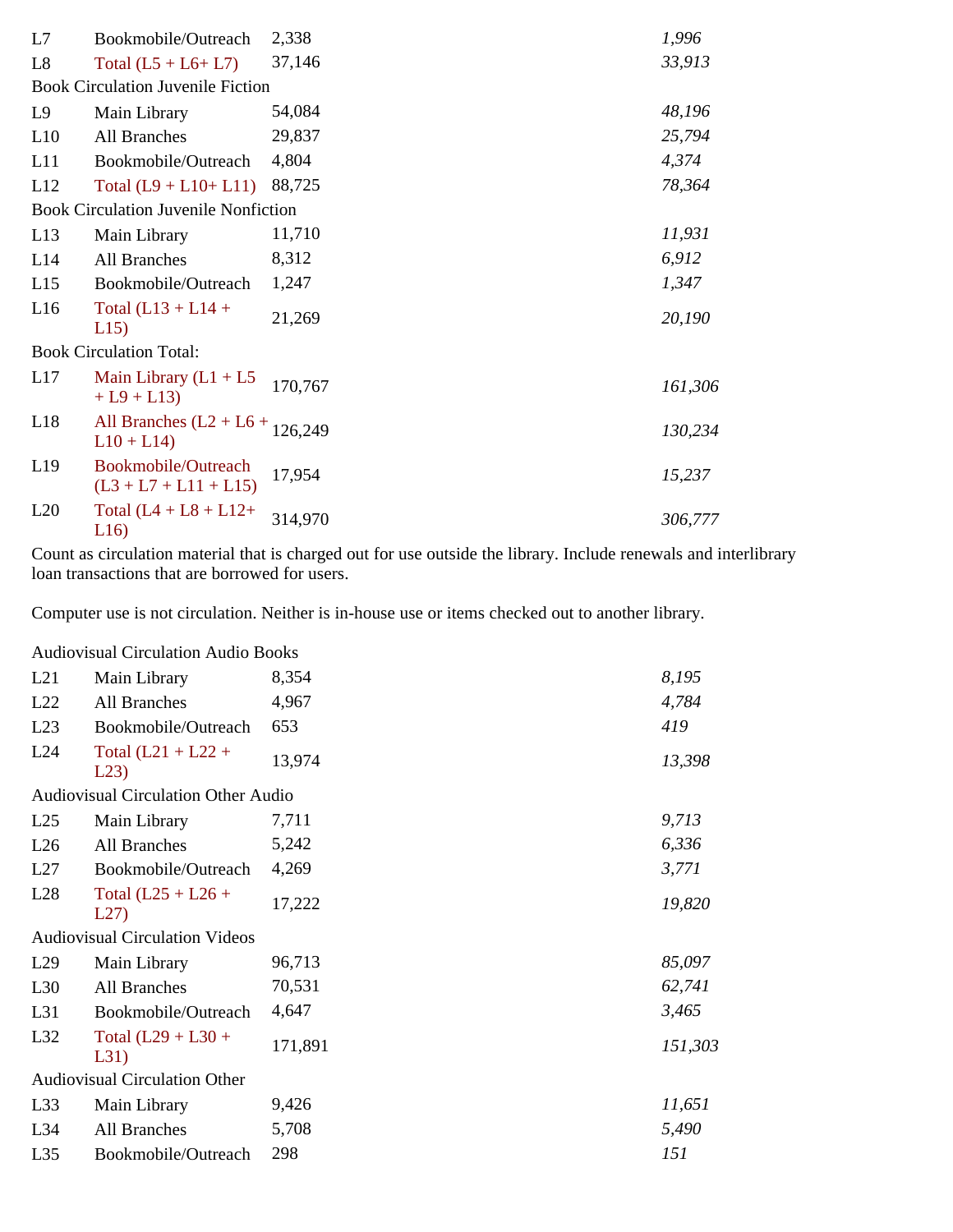| L36 | Total $(L33 + L34 +$<br>L35)                        | 15,432  | 17,292  |
|-----|-----------------------------------------------------|---------|---------|
|     | <b>Audiovisual Circulation Total</b>                |         |         |
| L37 | Main Library $(L21 +$<br>$L25 + L29 + L33$          | 122,204 | 114,656 |
| L38 | All Branches $(L22 +$<br>$L26 + L30 + L34$          | 86,448  | 79,351  |
| L39 | Bookmobile/Outreach<br>$(L23 + L27 + L31 +$<br>L35) | 9,867   | 7,806   |
| L40 | Total $(L24 + L28 + L32)$ 218,519<br>$+ L36$        |         | 201,813 |

Count as circulation material that is charged out for use outside the library. Include renewals and interlibrary loan transactions that are borrowed for users.

Computer use is not circulation. Neither is in-house use or items checked out to another library.

Other Materials

| L41 | Main Library                               | 3,015   | 3,305   |
|-----|--------------------------------------------|---------|---------|
| L42 | <b>All Branches</b>                        | 2,195   | 3,138   |
| L43 | Bookmobile/Outreach                        | 139     | 111     |
| L44 | Total $(L41 + L42 +$<br>L43)               | 5,349   | 6,554   |
|     | <b>Total Circulation</b>                   |         |         |
| L45 | Main Library $(L17 +$<br>$L37 + L41$       | 295,986 | 279,267 |
| L46 | All Branches $(L18 +$<br>$L38 + L42$       | 214,892 | 212,723 |
| L47 | Bookmobile/Outreach<br>$(L19 + L39 + L43)$ | 27,960  | 23,154  |

Electronic Materials are materials that are distributed digitally and can be accessed via a computer, the Internet, or a portable device such as an e-book reader. Types of electronic materials include e-books and downloadable electronic video and audio files. Electronic Materials packaged together as a unit and checked out as a unit are counted as one unit.

Note: Do not include databases.

| L <sub>48</sub> | Circulation of                   |        |         |
|-----------------|----------------------------------|--------|---------|
|                 | <b>Electronic Materials -</b>    |        |         |
|                 | The total annual                 | 47.812 | 32,358  |
|                 | circulation of all               |        |         |
|                 | electronic materials             |        |         |
| L49             | Total $(L20 + L40 + L44$ 586,650 |        |         |
|                 | $+$ L48)                         |        | 547,502 |

Children's Circulation - The total annual circulation of all children's materials in all formats to all users, including renewals. (NOTE: This includes books and audiovisual material already counted in previous fields L9 - L16) Do not count Electronic Material circulation here - that belongs in L48

| L50             | Main Library                | 105,536 | 95,075  |
|-----------------|-----------------------------|---------|---------|
| L <sub>51</sub> | All Branches                | 63,002  | 57.374  |
| L52             | Bookmobile/Outreach         | 7.049   | 6.449   |
| L <sub>53</sub> | Total $(L50 + L51 +$<br>L52 | 175,587 | 158,898 |

## **Downloadable Music Services (M1 - M2)**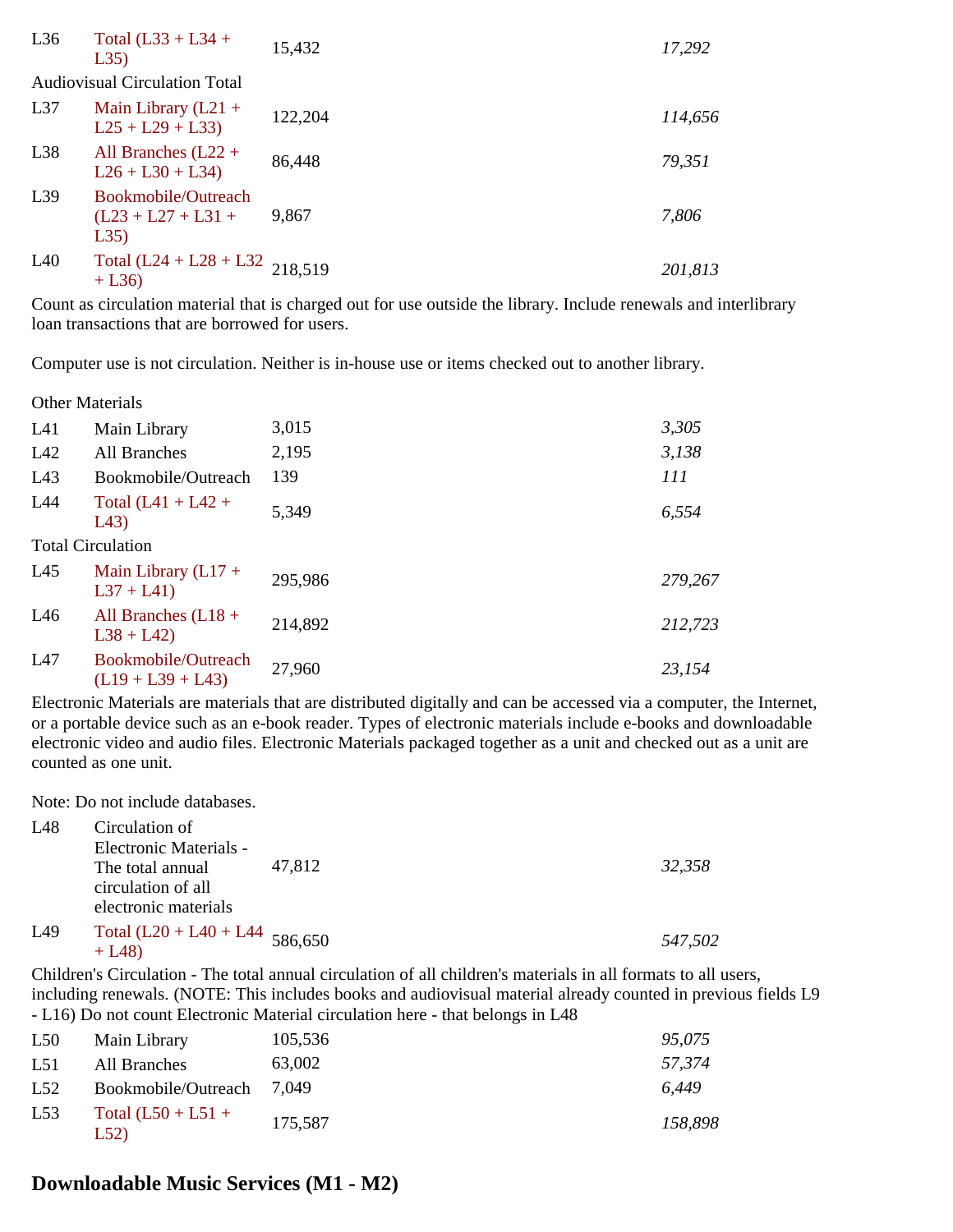Freegal, and similar downloadable music services, is listed here. Do not count these items as circulation.

| M1             | Freegal - Number of<br>Downloads                                                         | 9,625 | 6.111 |
|----------------|------------------------------------------------------------------------------------------|-------|-------|
| M <sub>2</sub> | Other Downloadable<br>Music Services Similar $_0$<br>to Freegal - Number of<br>Downloads |       |       |

## **Interlibrary Cooperation (N1 - N6)**

| Loaned To            |                     |                |          |
|----------------------|---------------------|----------------|----------|
| N1                   | Print               | 2,907          | 266      |
| N <sub>2</sub>       | Nonprint            | $\overline{0}$ | $\theta$ |
| N <sub>3</sub>       | Total $(N1 + N2)$ : | 2,907          | 266      |
| <b>Borrowed From</b> |                     |                |          |
| N <sub>4</sub>       | Print               | 1,009          | 1,044    |
| N <sub>5</sub>       | Nonprint            | $\theta$       | 0        |
| N <sub>6</sub>       | Total $(N4 + N5)$ : | 1,009          | 1,044    |

## **Programs (O1 - O64)**

A program is any planned event which introduces the group attending to any of the broad range of library services or activities or which directly provides information to participants. Programs may cover use of the library, library services, or library tours. Programs may also provide cultural, recreational, or educational information, often designed to meet a specific social need. Examples of these types of programs include film showings, lectures, story hours, literacy, English as a second language, citizenship classes, and book discussions. Count all programs, whether held on- or off-site, that are sponsored or co-sponsored by the library. Exclude programs sponsored by other groups that use library facilities. If programs are offered as a series, count each program in the series. For example, a film series offered once a week for eight weeks should be counted as eight programs.

Note: Exclude library activities delivered on a one-to-one basis, rather than to a group, such as one-to-one literacy tutoring, services to homebound, resume writing assistance, homework assistance, and mentoring activities. Also, do not enter the number of programs or attendance in more that one category.

Infant/Toddler - *number of programs*

| O <sub>1</sub>  | Main Library                         | 96    | 55    |
|-----------------|--------------------------------------|-------|-------|
| O <sub>2</sub>  | All Branches                         | 45    | 40    |
| O <sub>3</sub>  | Bookmobile/Outreach                  | 1     | 11    |
| O <sub>4</sub>  | Total $(01 + 02 + 03)$               | 142   | 106   |
|                 | Infant/Toddler - number of attendees |       |       |
| O <sub>5</sub>  | Main Library                         | 2,162 | 1,799 |
| O <sub>6</sub>  | All Branches                         | 1,229 | 874   |
| O <sub>7</sub>  | Bookmobile/Outreach                  | 30    | 339   |
| O8              | Total $(05 + 06 + 07)$               | 3,421 | 3,012 |
|                 | Preschool - number of programs       |       |       |
| O <sub>9</sub>  | Main Library                         | 131   | 87    |
| O10             | All Branches                         | 41    | 44    |
| O11             | Bookmobile/Outreach                  | 68    | 37    |
| O12             | Total $(09 + 010 + 011)$ 240         |       | 168   |
|                 | Preschool - number of attendees      |       |       |
| O13             | Main Library                         | 2,947 | 2,167 |
| O <sub>14</sub> | All Branches                         | 867   | 897   |
| O <sub>15</sub> | Bookmobile/Outreach                  | 1,550 | 1,001 |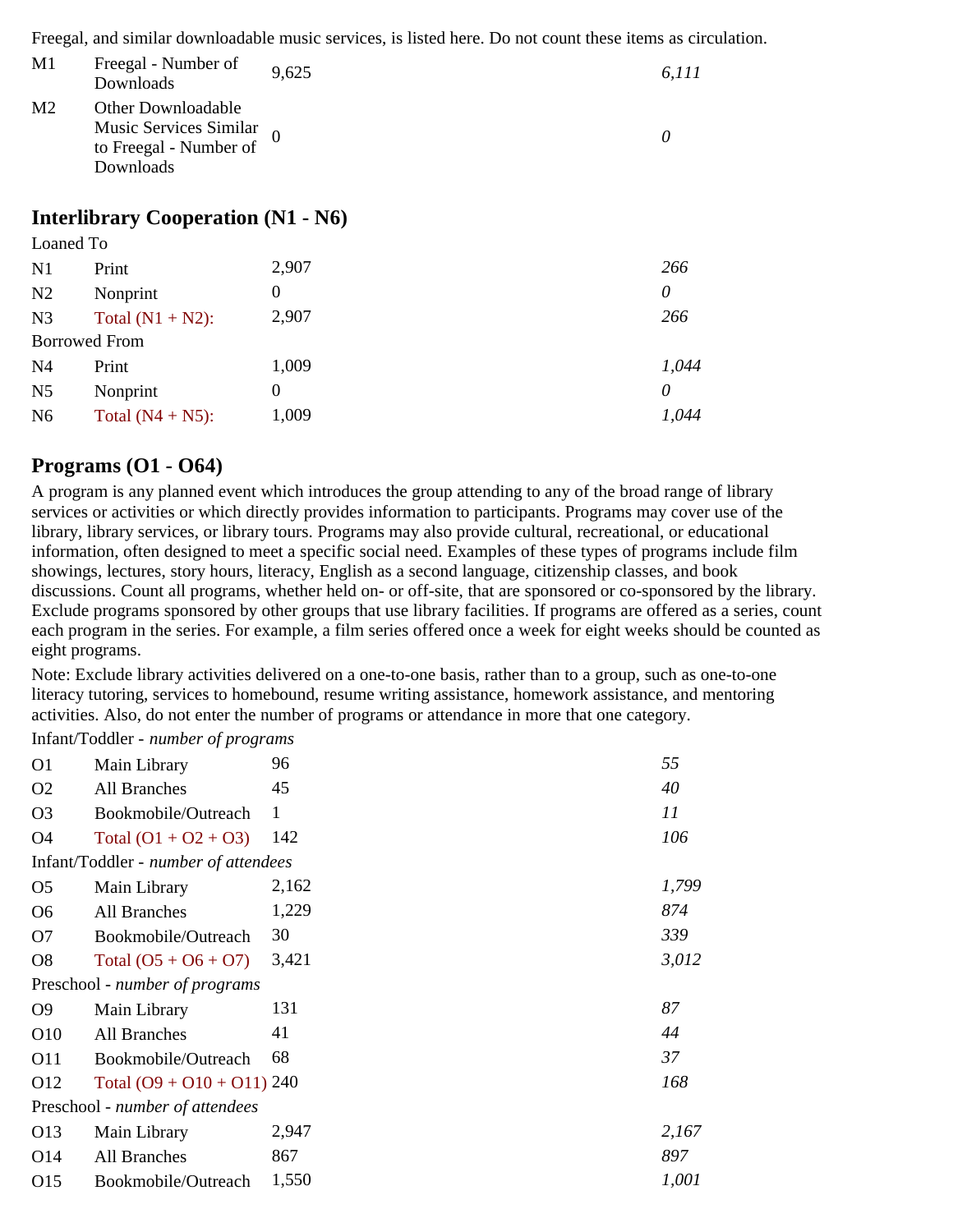| O16             | Total $(O13 + O14 +$<br>O(15)                        | 5,364  | 4,065  |
|-----------------|------------------------------------------------------|--------|--------|
|                 | Elementary School - number of programs               |        |        |
| O17             | Main Library                                         | 234    | 252    |
| O18             | <b>All Branches</b>                                  | 179    | 139    |
| O19             | Bookmobile/Outreach                                  | 61     | 80     |
| O20             | Total $(O17 + O18 +$<br>O19)                         | 474    | 471    |
|                 | Elementary School - number of attendees              |        |        |
| O21             | Main Library                                         | 12,251 | 9,108  |
| O <sub>22</sub> | <b>All Branches</b>                                  | 7,408  | 4,622  |
| O <sub>23</sub> | Bookmobile/Outreach                                  | 6,091  | 4,640  |
| O <sub>24</sub> | Total $(O21 + O22 +$<br>O(23)                        | 25,750 | 18,370 |
|                 | Young Adult (age 12 and older) - number of programs  |        |        |
| O <sub>25</sub> | Main Library                                         | 51     | 77     |
| O <sub>26</sub> | All Branches                                         | 56     | 27     |
| O <sub>27</sub> | Bookmobile/Outreach                                  | 28     | 82     |
| O <sub>28</sub> | Total $(O25 + O26 +$<br>O(27)                        | 135    | 186    |
|                 | Young Adult (age 12 and older) - number of attendees |        |        |
| O <sub>29</sub> | Main Library                                         | 288    | 538    |
| O30             | <b>All Branches</b>                                  | 1,159  | 650    |
| O31             | Bookmobile/Outreach                                  | 499    | 2,015  |
| O32             | Total $(O29 + O30 +$<br>O31)                         | 1,946  | 3,203  |
|                 | Other Children's Programs - number of programs       |        |        |
| O33             | Main Library                                         | 50     | 39     |
| O34             | All Branches                                         | 50     | 39     |
| O35             | Bookmobile/Outreach                                  | 28     | 0      |
| O36             | Total $(O33 + O34 +$<br>O(35)                        | 128    | 78     |
|                 | Other Children's Programs - number of attendees      |        |        |
| O37             | Main Library                                         | 3,039  | 1,955  |
| O38             | All Branches                                         | 2,212  | 1,240  |
| O39             | Bookmobile/Outreach                                  | 196    | 0      |
| O40             | Total $(O37 + O38 +$<br>039)                         | 5,447  | 3,195  |
|                 | Adult Programs - number of programs                  |        |        |
| O41             | Main Library                                         | 316    | 275    |
| O42             | All Branches                                         | 218    | 253    |
| O43             | Bookmobile/Outreach                                  | 168    | 168    |
| O44             | Total $(O41 + O42 +$<br>O43)                         | 702    | 696    |
|                 | Adult Programs - number of attendees                 |        |        |
| O45             | Main Library                                         | 5,217  | 5,854  |
| O46             | <b>All Branches</b>                                  | 4,992  | 4,162  |
| O47             | Bookmobile/Outreach                                  | 7,120  | 3,961  |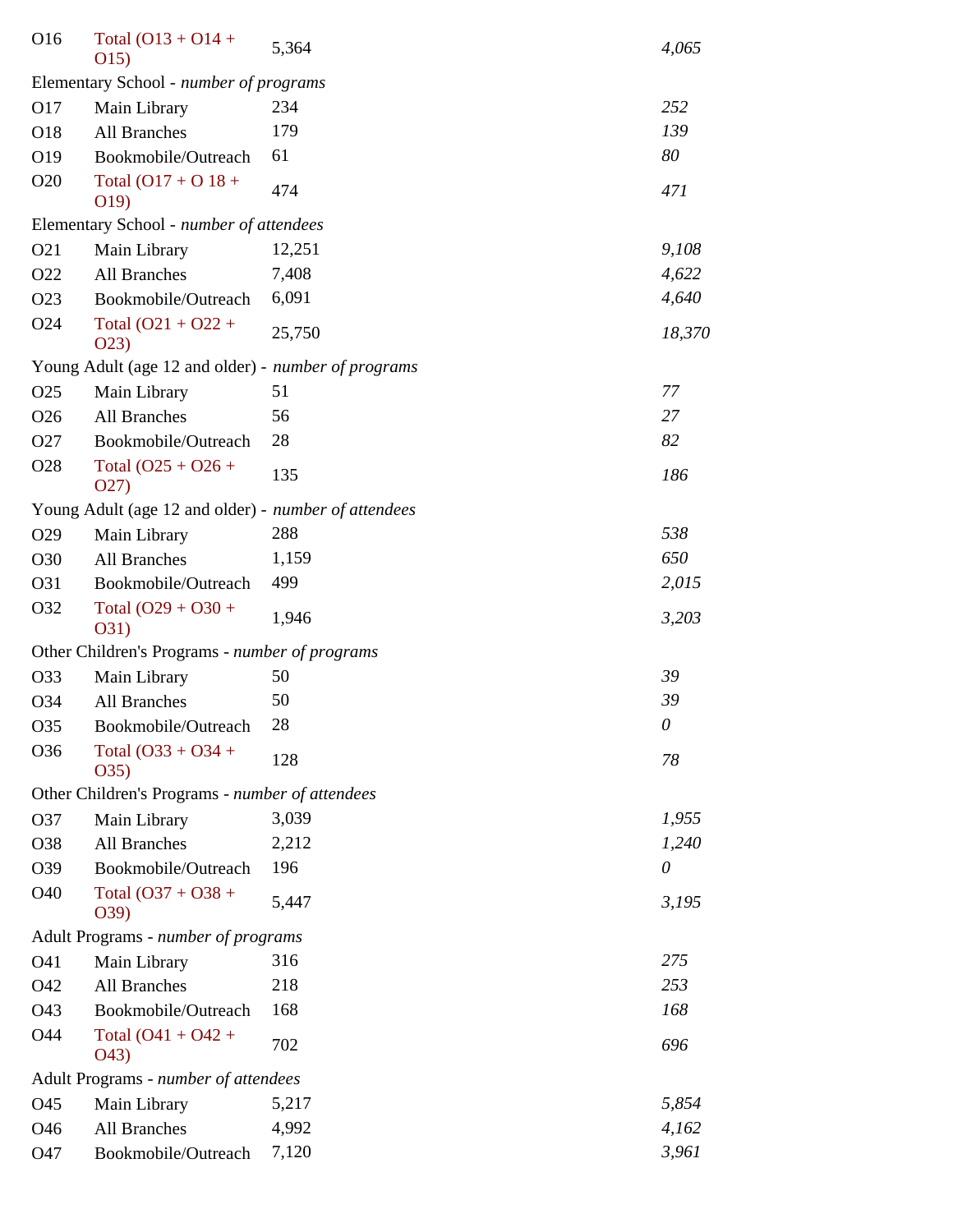| O48             | Total $(O45 + O46 +$<br>O47)                                                                | 17,329                                                         | 13,977   |
|-----------------|---------------------------------------------------------------------------------------------|----------------------------------------------------------------|----------|
|                 |                                                                                             | Programs Directed at Multiple Age Levels - number of programs  |          |
| O49             | Main Library                                                                                | 0                                                              | $\theta$ |
| O <sub>50</sub> | All Branches                                                                                | $\theta$                                                       | 0        |
| O <sub>51</sub> | Bookmobile/Outreach                                                                         | $\theta$                                                       | 0        |
| O <sub>52</sub> | Total $(O49 + O50 +$<br>O <sub>51</sub>                                                     | $\boldsymbol{0}$                                               | $\theta$ |
|                 |                                                                                             | Programs Directed at Multiple Age Levels - number of attendees |          |
| O <sub>53</sub> | Main Library                                                                                | $\theta$                                                       | $\theta$ |
| O <sub>54</sub> | All Branches                                                                                | 0                                                              | 0        |
| O <sub>55</sub> | Bookmobile/Outreach                                                                         | $\mathbf{0}$                                                   | $\theta$ |
| O <sub>56</sub> | Total $(O53 + O54 +$<br>O(55)                                                               | $\overline{0}$                                                 | $\theta$ |
|                 | <b>Total Number Of Programs:</b>                                                            |                                                                |          |
| O <sub>57</sub> | Main Library $(O1 + O9)$<br>$+$ O17 + O25 + O33 +<br>$O(41 + O(49))$                        | 878                                                            | 785      |
| O <sub>58</sub> | All Branches $(O2 + O10)$<br>$+$ O18 + O26 + O34 +<br>$O42 + O50$                           | 589                                                            | 542      |
| O <sub>59</sub> | <b>Bookmobile/Outreach</b><br>$(03 + 011 + 019 +$<br>$027 + 035 + 043 +$<br>O <sub>51</sub> | 354                                                            | 378      |
| O60             | Total $(O4 + O12 + O20)$<br>$+$ O28 + O36 + O44 +<br>O <sub>52</sub>                        | 1,821                                                          | 1,705    |
|                 | <b>Total Program Attendance:</b>                                                            |                                                                |          |
| O61             | Main Library $(O5 +$<br>$013 + 021 + 029 +$<br>$037 + 045 + 053$                            | 25,904                                                         | 21,421   |
| O <sub>62</sub> | All Branches $(06 + 014)$<br>$+$ O22 + O30 + O38 +<br>$O46 + O54$                           | 17,867                                                         | 12,445   |
| O <sub>63</sub> | Bookmobile/Outreach<br>$(07 + 015 + 023 +$<br>$031 + 039 + 047 +$<br>O(55)                  | 15,486                                                         | 11,956   |
| O <sub>64</sub> | Total $(08 + 016 + 024)$<br>$+032 + 040 + 048 +$<br>O(56)                                   | 59,257                                                         | 45,822   |

# **Intellectual Freedom (P1 - P6)**

| P1 | Title of Challenged |  |
|----|---------------------|--|
|    | Work                |  |

- P2 Type of Work
- P3 Grounds for Challenge
- P4 Initiator of Challenge
- P5 Status of Material
- P6 Comments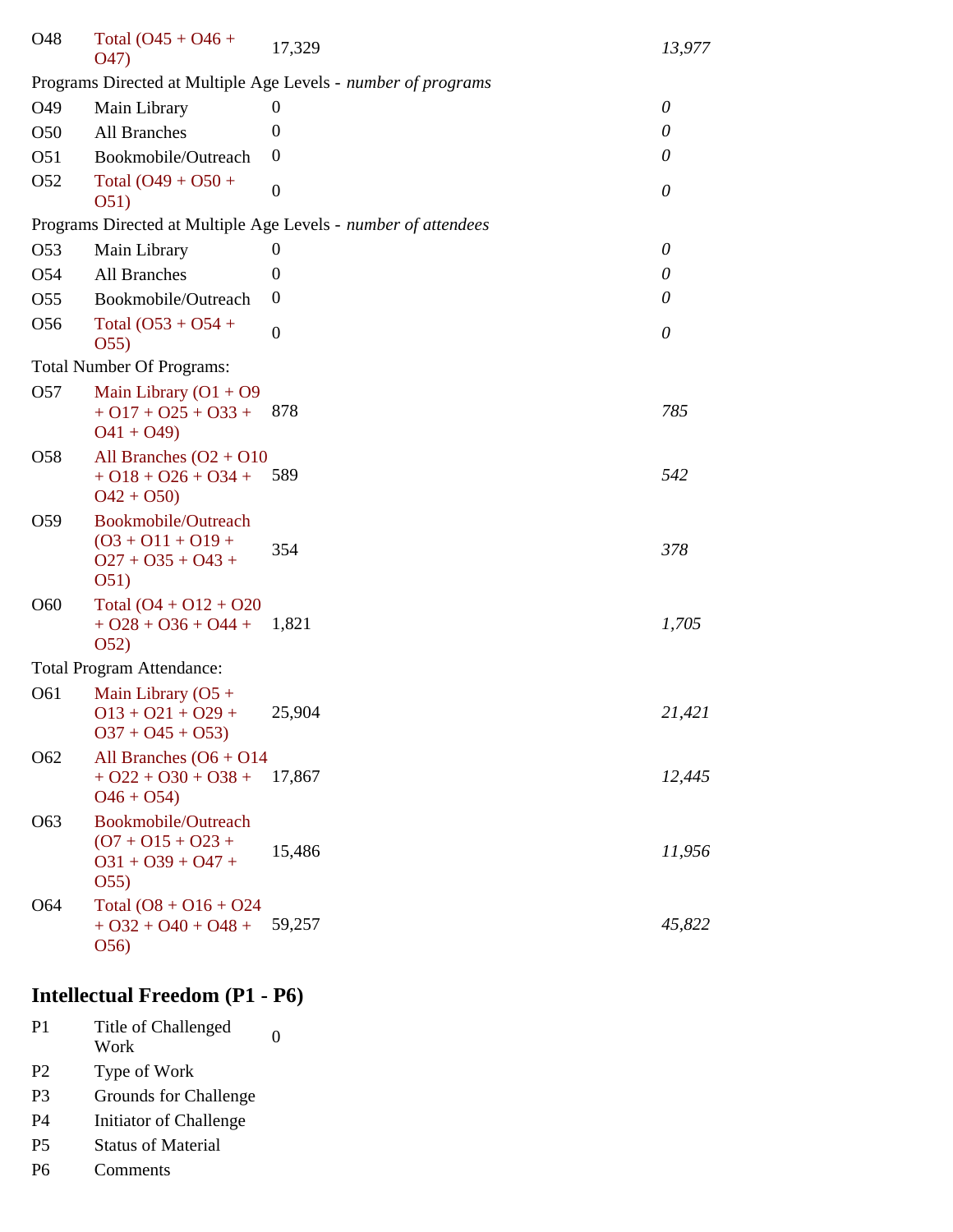## **Technology (Q1 - Q7)**

| Q1             | Number of Internet<br>Computers Used by<br>General Public                                                                                                                                                                                                              | 67     | 65               |
|----------------|------------------------------------------------------------------------------------------------------------------------------------------------------------------------------------------------------------------------------------------------------------------------|--------|------------------|
| Q <sub>2</sub> | Number of People<br>Formally Trained by<br><b>Staff to Use Electronic</b><br>Resources                                                                                                                                                                                 | 1,604  | 1,440            |
| Q <sub>3</sub> | Does the library provide<br>wireless internet access Yes<br>(Wi-Fi) for patrons?                                                                                                                                                                                       |        | Yes              |
| Q4             | Wireless Sessions -<br>Annually                                                                                                                                                                                                                                        | 31,754 | 0                |
| Q <sub>5</sub> | Is the library<br>contributing to a digital<br>content creation<br>project(s) that is<br>systematically<br>organized within a<br>database management<br>system and is accessible<br>to the public via the<br>library's website? (click<br>on Q5 to see<br>definitions) | Yes    | Yes              |
| Q <sub>6</sub> | If the library is<br>contributing to a digital<br>content creation<br>project(s) (Q5 response<br>is "Yes"), how many<br>digital content creation<br>projects is your library<br>involved with on an<br>ongoing basis?                                                  | 1      | $\boldsymbol{l}$ |
| Q7             | For how many of the<br>digital content creation<br>projects identified<br>above (in Q6) did your<br>library serve as the lead<br>agency?                                                                                                                               | 0      | $\theta$         |

## **Planning and Evaluation (S1)**

S1 Describe significant Madison County Public Library has seen significant events, changes, or statistical growth over the past fiscal year, especially improvements to your in the programming area. Library programming staff library's facilities, have been focusing on efficiency in programming, programs, or collections attracting a higher average of participants per during this past fiscal program. Our 2015 Summer Reading program year. Include a doubled last year's numbers in several categories, statement describing including total number of cards completed. The free any new property lunch program also saw significant increases with the acquired by the library addition of the Local Foods Weekend program where by any means - free lunch was offered to all ages, with an emphasis purchase, gifts, on locally sourced foods. Facility-wise, MCPL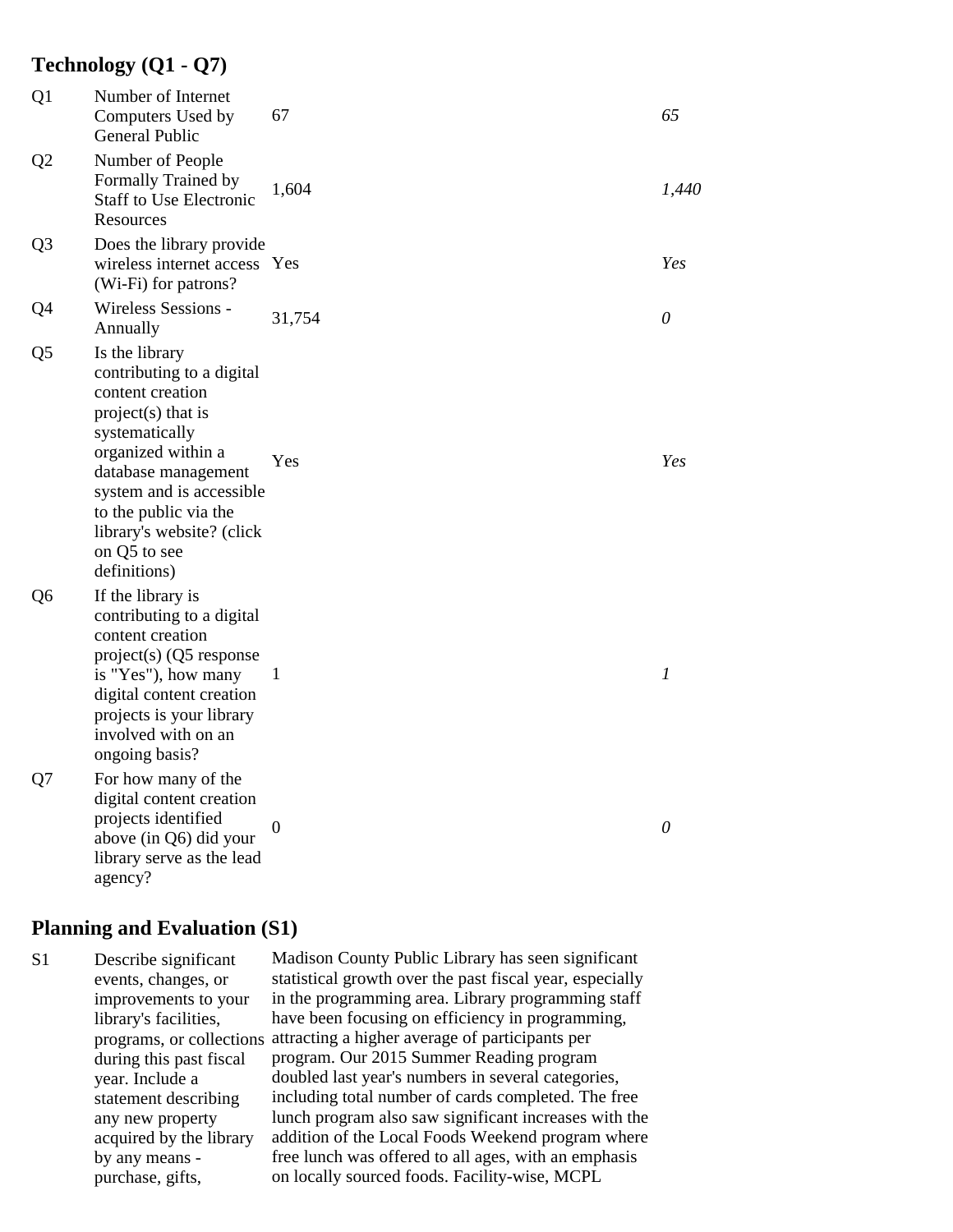bequests, et focused this past year on refurbishing our existing buildings with new paint, and, in Richmond, the beginning of a major lighting fixture replacement project, replacing all existing traditional lighting with greener LED fixtures with no ballasts and no bulb replacement for 5 years. The up-front cost is significant, but projections show it will more than pay for itself over the next five years. This was the year we completed our Richmond Annex project as well. We had already acquired an adjacent property with an existing building on it suitable for offices. This year we paved the parking area, adding 22 new spaces, and we did some minor refurbishing of the building to support its use as offices for countywide staff including Technical Services, Outreach and Bookmobile, Collection Services, and IT. This past year was a major planning year for our library. Staff worked on developing a new 3-year Strategic Plan for operations, while the Board concurrently worked with *Response has been* a consultant to develop the library's first Long-Range *entered.* Plan for facilities and growth. Throughout the year, community forums were helped to elicit input from the public. The new Strategic Plan was adopted by the Board this summer, and the Long-Range Plan will be approved in September. Like many libraries and buildings in Kentucky, our library was hit hard by winter weather. Build-up of snow and ice on the roof in the Richmond facility led to a flood in the children's area. Damage was not extensive, but the clean-up time was. The library board has approved a new roof project for the Richmond building, and the director is currently working on preparing bid specs for that project. We upgraded our security camera system this past year, adding remote access to cameras for management staff. We are currently working with the expanded e-Rate program to significantly upgrade our infrastructure to support faster connections for customers and staff. There were no significant staffing changes, but two Trustees resigned and one completed his second term, so se added two new Trustees mid-year. Since the second Trustee resigned at the end of June, that position was vacant at the end of the fiscal year, but it has since been filled. We also hired a new outside accountant after more than 20 years with the previous one. This changeover also took place mid-year. Our Friends of the Library group remains strong, supporting the work of the library both financially and through volunteerism and advocacy. The first ever Little Quilt Show and Auction they sponsored last winter raised more than \$3,000.

## **Board Policies (T1 - T10)**

Click on the check box if you have you reviewed your policies in the last five years

T1 Board Reimbursement Yes Yes<br>
of Expense Policy Yes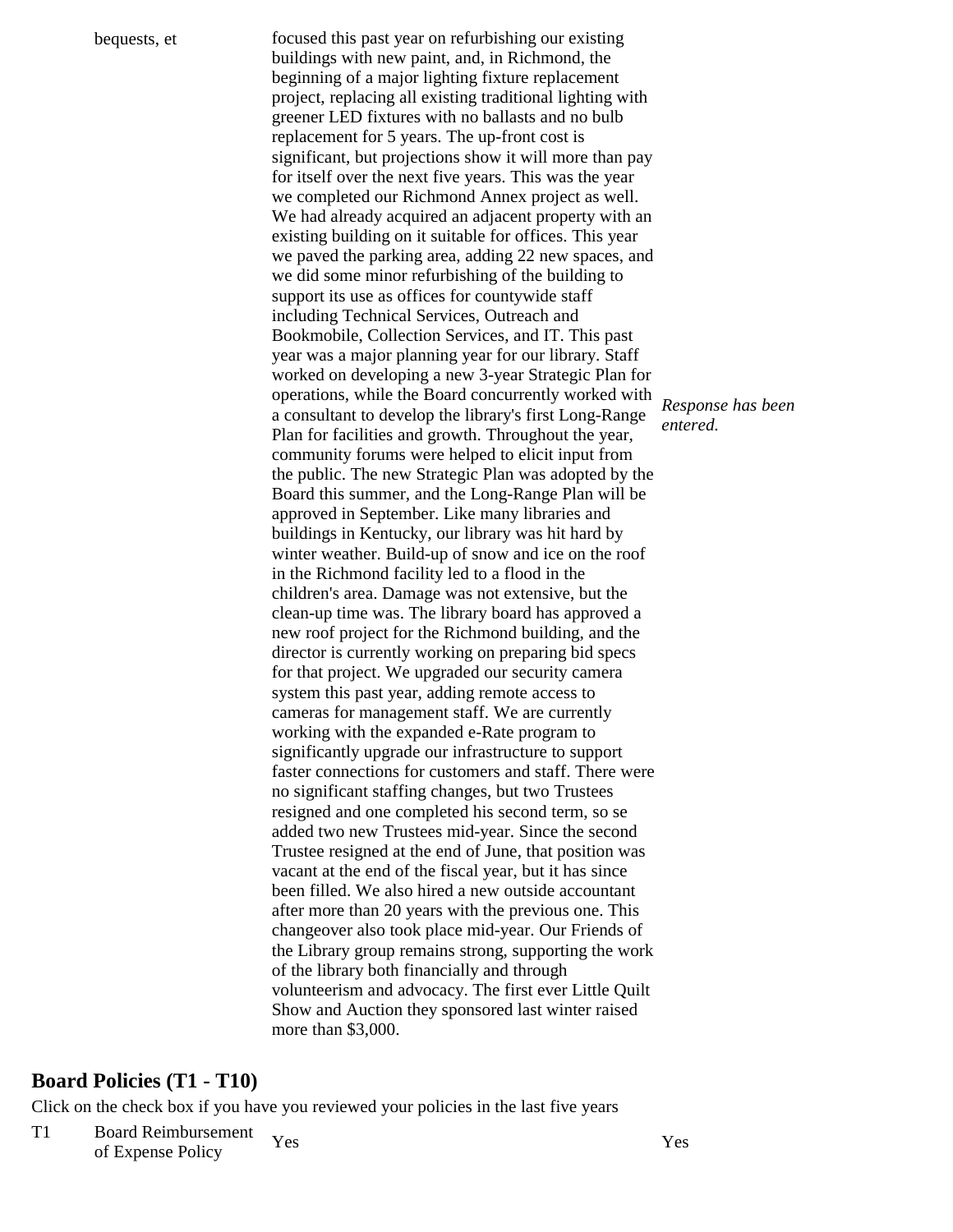| T2              | Conflict of Interest<br>Policy         | Yes | Yes |
|-----------------|----------------------------------------|-----|-----|
| T <sub>3</sub>  | <b>Ethics Policy</b>                   | Yes | Yes |
| T4              | <b>Fiscal Responsibility</b><br>Policy | Yes | Yes |
| T5              | <b>Investment Policy</b>               | Yes | Yes |
| T6              | <b>Open Records Policy</b>             | Yes | Yes |
| T7              | <b>Procurement Code</b><br>Policy      | Yes | Yes |
| T <sub>8</sub>  | Sponsorship Policy                     | Yes | Yes |
| T9              | <b>Trustee Orientation</b><br>Policy   | Yes | Yes |
| T <sub>10</sub> | Whistleblower Policy                   | Yes | Yes |
|                 |                                        |     |     |

# **Library Board Membership (V1 - V6)**

Note: List membership as constituted on the last day of the fiscal year.

Designated Day and Time for Monthly Board Meeting:

| V1.1 | Day                                                                                                 | Wednesday           | Monday             |
|------|-----------------------------------------------------------------------------------------------------|---------------------|--------------------|
| V1.2 | Week                                                                                                | Third Week          | Third Week         |
| V1.3 | Time                                                                                                | 7:30 PM - 8:00 PM   | 7:00 PM - 7:30 PM  |
|      | President or Chair                                                                                  |                     |                    |
| V2.1 | Name:                                                                                               | Dr. Chris Boni      | Dr. Chris Boni     |
| V2.2 | P.O. Box or Street:                                                                                 | 361 Bowerwood Dr    | 1055 Berea Road    |
| V2.3 | City:                                                                                               | Richmond            | Richmond           |
| V2.4 | Zip:                                                                                                | 40475               | 40475              |
| V2.5 | Phone:                                                                                              | $(859)$ 248-8215    | $(859)$ 248-8215   |
| V2.6 | <b>Term Expires</b><br>(MM/DD/YYYY):                                                                | 01/01/18            | 01/01/18           |
| V2.7 | Term                                                                                                | Second Term         | <b>Second Term</b> |
| V2.8 | Number of Regularly<br>Scheduled Board<br><b>Meetings Attended</b>                                  | 11                  | 12                 |
| V2.9 | Number of Library<br><b>Related Professional</b><br>Conferences and or<br><b>Workshops Attended</b> | $\boldsymbol{0}$    | $\theta$           |
|      | Vice President or Vice Chair                                                                        |                     |                    |
| V3.1 | Name:                                                                                               | <b>Judy Flavell</b> | Judy Flavell       |
| V3.2 | P.O. Box or Street:                                                                                 | 2479 Lancaster Road | 341 Bethlehem Road |
| V3.3 | City:                                                                                               | Richmond            | Waco               |
| V3.4 | Zip:                                                                                                | 40475               | 40385              |
| V3.5 | Phone:                                                                                              | $(859)$ 625-2223    | $(859) 625 - 2223$ |
| V3.6 | Term Expires<br>(MM/DD/YYYY):                                                                       | 01/01/16            | 01/01/16           |
| V3.7 | Term                                                                                                | First Term          | <b>First Term</b>  |
| V3.8 | Number of Regularly<br><b>Scheduled Board</b><br><b>Meetings Attended</b>                           | 10                  | 10                 |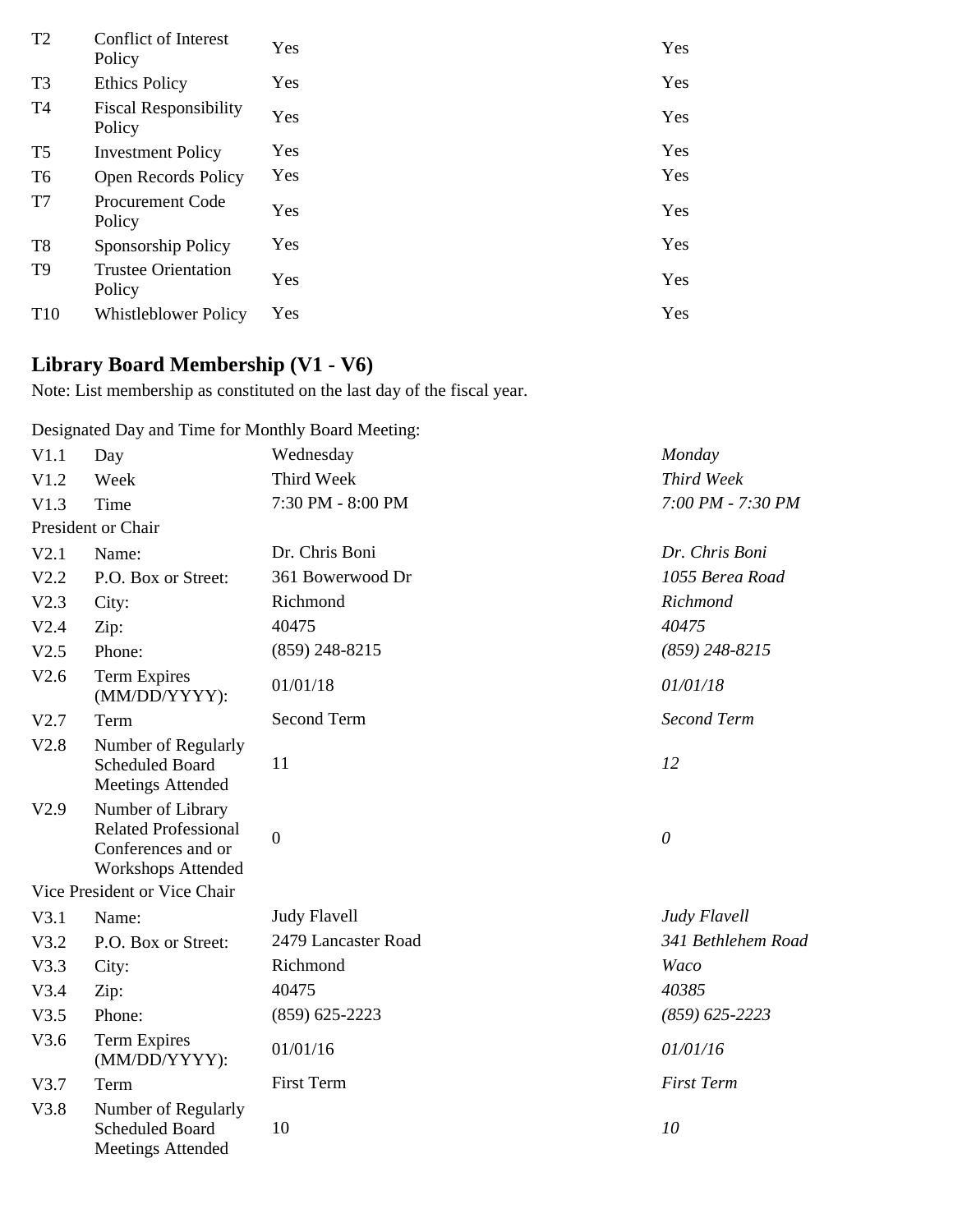| V3.9      | Number of Library<br><b>Related Professional</b><br>Conferences and or<br><b>Workshops Attended</b> | $\overline{0}$                | $\boldsymbol{l}$           |
|-----------|-----------------------------------------------------------------------------------------------------|-------------------------------|----------------------------|
| Secretary |                                                                                                     |                               |                            |
| V4.1      | Name:                                                                                               | Vacant                        | Lesley Carr                |
| V4.2      | P.O. Box or Street:                                                                                 | Vacant                        | 1040 Blackwell Court<br>#2 |
| V4.3      | City:                                                                                               | Vacant                        | Richmond                   |
| V4.4      | Zip:                                                                                                | 40475                         | 40475                      |
| V4.5      | Phone:                                                                                              | $(555) 555-5555$              | $(859)$ 661-2161           |
| V4.6      | <b>Term Expires</b><br>(MM/DD/YYYY):                                                                | 01/01/15                      | 1/1/17                     |
| V4.7      | Term                                                                                                | First Term                    | <b>First Term</b>          |
| V4.8      | Number of Regularly<br>Scheduled Board<br><b>Meetings Attended</b>                                  | $\boldsymbol{0}$              | 11                         |
| V4.9      | Number of Library<br><b>Related Professional</b><br>Conferences and or<br><b>Workshops Attended</b> | $\overline{0}$                | $\theta$                   |
| Treasurer |                                                                                                     |                               |                            |
| V5.1      | Name:                                                                                               | Nola Newman                   | James Davis                |
| V5.2      | P.O. Box or Street:                                                                                 | 348 Opossum Kingdom Road      | 616 Chestnut St            |
| V5.3      | City:                                                                                               | Berea                         | <b>Berea</b>               |
| V5.4      | Zip:                                                                                                | 40403                         | 40403                      |
| V5.5      | Phone:                                                                                              | $(859)$ 200-5235              | $(859)$ 986-3115           |
| V5.6      | Term Expires<br>(MM/DD/YYYY):                                                                       | 01/01/19                      | 1/1/15                     |
| V5.7      | Term                                                                                                | First Term                    | <b>Second Term</b>         |
| V5.8      | Number of Regularly<br>Scheduled Board<br><b>Meetings Attended</b>                                  | 6                             | 10                         |
| V5.9      | Number of Library<br><b>Related Professional</b><br>Conferences and or<br><b>Workshops Attended</b> | $\overline{0}$                | $\theta$                   |
| Member    |                                                                                                     |                               |                            |
| V6.1      | Name:                                                                                               | Phillis Adams                 | <b>Charles Hay</b>         |
| V6.2      | P.O. Box or Street:                                                                                 | 109 Pleasant Ridge Drive      | 113 Castlewood Dr.         |
| V6.3      | City:                                                                                               | Richmond                      | Richmond                   |
| V6.4      | Zip:                                                                                                | 40475                         | 40475                      |
| V6.5      | Phone:                                                                                              | $(859)$ 200-0258              | $(859) 624 - 2760$         |
| V6.6      | <b>Term Expires</b><br>(MM/DD/YYYY):                                                                | 01/01/17                      | 1/1/18                     |
| V6.7      | Term                                                                                                | <b>Filling Unexpired Term</b> | <b>First Term</b>          |
| V6.8      | Number of Regularly<br>Scheduled Board<br><b>Meetings Attended</b>                                  | 6                             | 5                          |